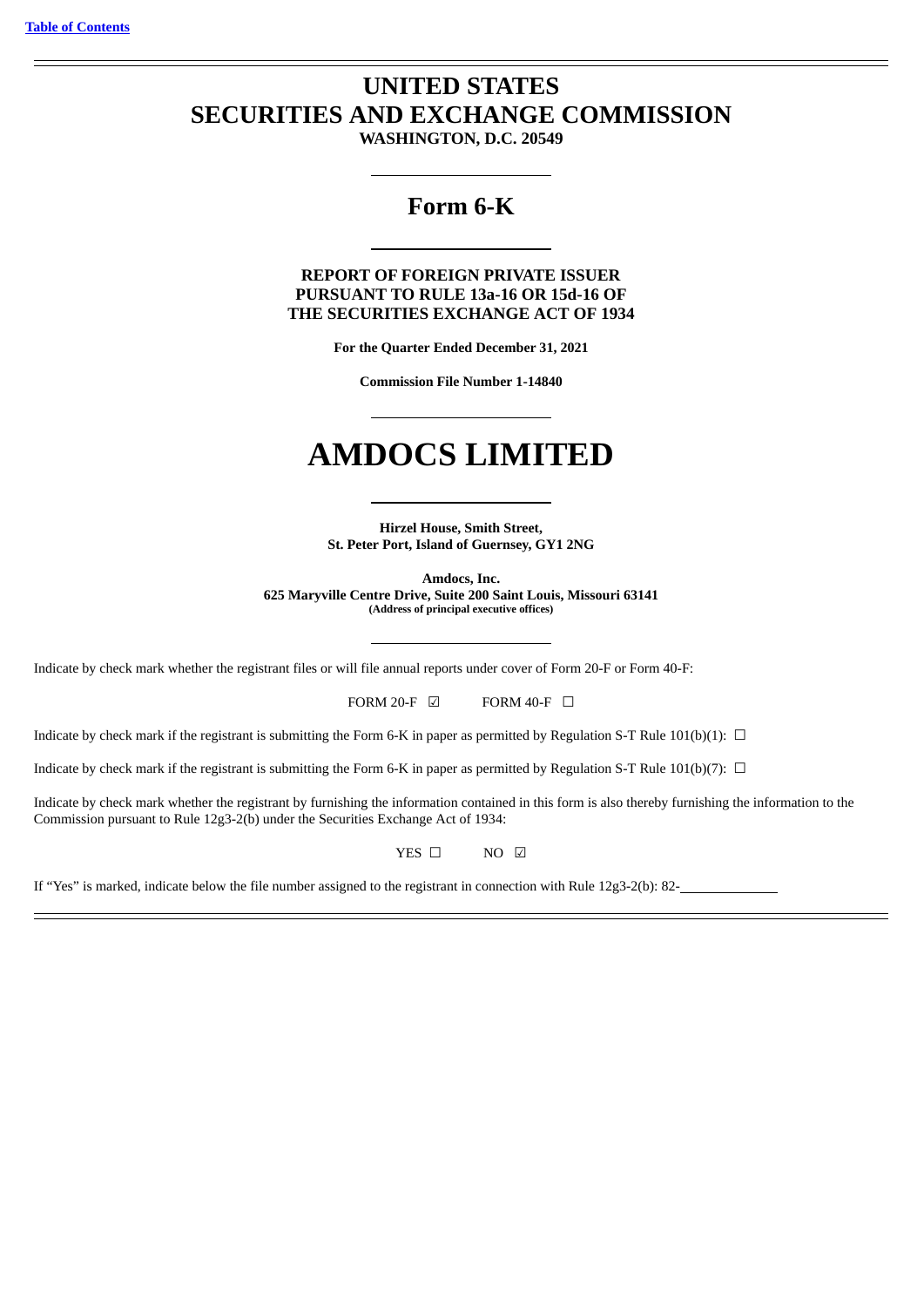**Table of [Contents](#page-1-0)**

# AMDOCS LIMITED

# FORM 6-K

# REPORT OF FOREIGN PRIVATE ISSUER

# FOR THE QUARTER ENDED DECEMBER 31, 2021 INDEX

<span id="page-1-0"></span>

| PART I FINANCIAL INFORMATION                                                             |    |
|------------------------------------------------------------------------------------------|----|
| Item 1. Financial Statements                                                             |    |
| Unaudited Consolidated Financial Statements                                              |    |
| <b>Consolidated Balance Sheets</b>                                                       | 3  |
| <b>Consolidated Statements of Income</b>                                                 | 4  |
| <b>Consolidated Statements of Comprehensive Income</b>                                   |    |
| <b>Consolidated Statements of Changes in Equity</b>                                      | 6  |
| <b>Consolidated Statements of Cash Flows</b>                                             |    |
| <b>Notes to Unaudited Consolidated Financial Statements</b>                              | 8  |
| <u>Item 2. Operating and Financial Review and Prospects</u>                              | 22 |
| PART II OTHER INFORMATION                                                                | 30 |
| Item 1. Changes in Securities, Use of Proceeds and Issuer Purchases of Equity Securities | 30 |
| Item 2. Reports on Form 6-K                                                              | 30 |
| <b>SIGNATURES</b>                                                                        | 31 |

This report on Form 6-K shall be incorporated by reference into any Registration Statement filed by the Registrant that by its terms automatically incorporates the Registrant's filings and submissions with the SEC under Sections 13(a), 13(c) or 15(d) of the Securities Exchange Act of 1934.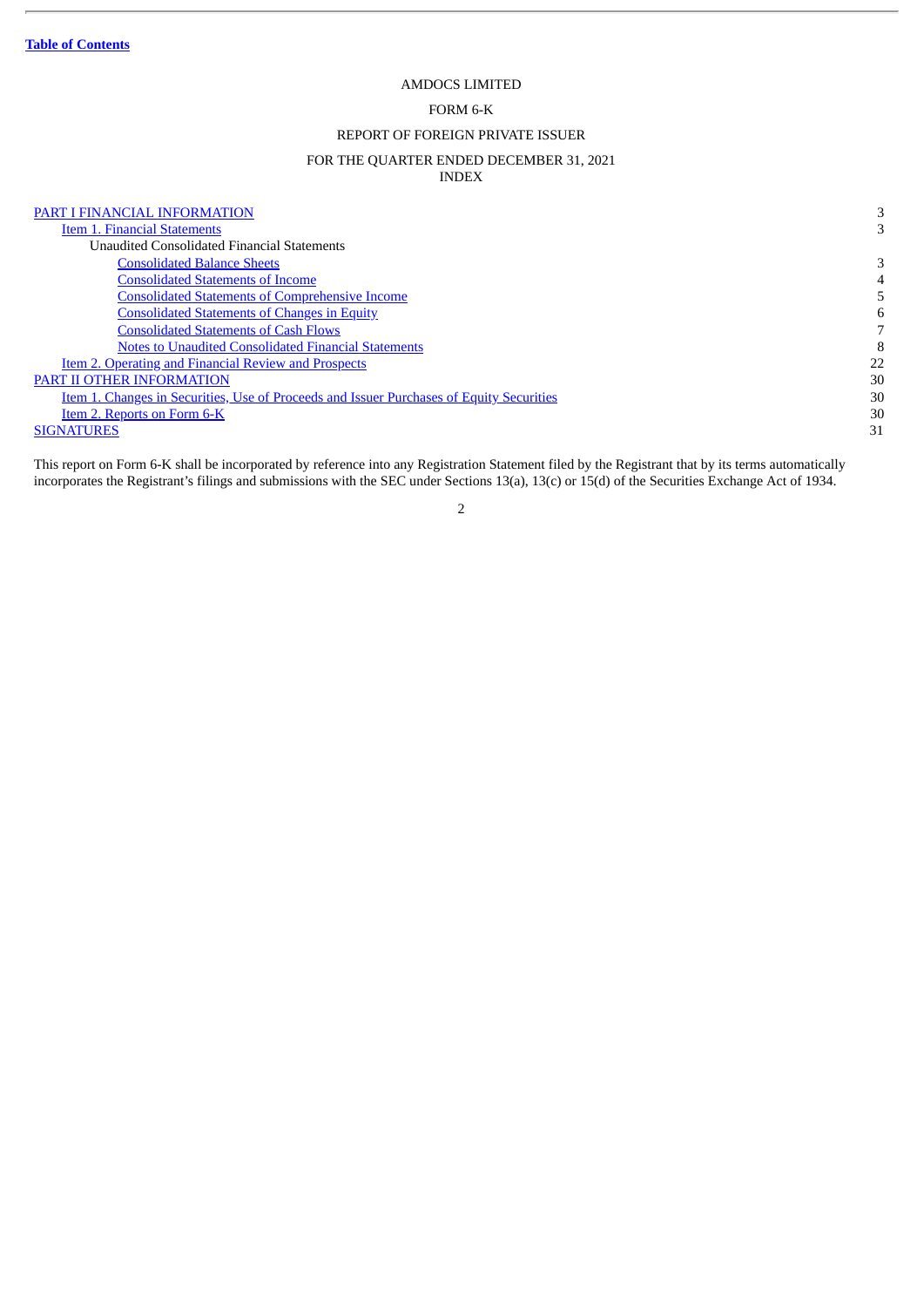# <span id="page-2-0"></span>**PART I FINANCIAL INFORMATION**

<span id="page-2-2"></span><span id="page-2-1"></span>**Item 1. Financial Statements**

# **AMDOCS LIMITED CONSOLIDATED BALANCE SHEETS**

(dollar and share amounts in thousands, except per share data)

|                                                                                                          |                                     | As of                 |  |
|----------------------------------------------------------------------------------------------------------|-------------------------------------|-----------------------|--|
|                                                                                                          | December 31,<br>2021<br>(Unaudited) | September 30,<br>2021 |  |
| <b>ASSETS</b>                                                                                            |                                     |                       |  |
| <b>Current assets:</b>                                                                                   |                                     |                       |  |
| Cash and cash equivalents                                                                                | $\mathbb{S}$<br>586,490             | \$<br>709,064         |  |
| Short-term interest-bearing investments                                                                  | 282,347                             | 256,527               |  |
| Accounts receivable, net                                                                                 | 953,970                             | 866,819               |  |
| Prepaid expenses and other current assets                                                                | 255,984                             | 235,089               |  |
| <b>Total current assets</b>                                                                              | 2,078,791                           | 2,067,499             |  |
| Property and equipment, net                                                                              | 708,834                             | 698,768               |  |
| Lease assets                                                                                             | 228,960                             | 233,162               |  |
| Goodwill                                                                                                 | 2,670,522                           | 2,622,644             |  |
| Intangible assets, net                                                                                   | 255,466                             | 259,032               |  |
| Other noncurrent assets                                                                                  | 612,904                             | 630,669               |  |
| <b>Total assets</b>                                                                                      | \$6,555,477                         | \$6,511,774           |  |
| <b>LIABILITIES AND EQUITY</b>                                                                            |                                     |                       |  |
| <b>Current liabilities:</b>                                                                              |                                     |                       |  |
| Accounts payable                                                                                         | \$<br>109,461                       | 121,199<br>\$         |  |
| Accrued expenses and other current liabilities                                                           | 583,131                             | 612,303               |  |
| Accrued personnel costs                                                                                  | 302,389                             | 274,275               |  |
| Lease liabilities                                                                                        | 59,333                              | 58,714                |  |
| Deferred revenue                                                                                         | 334,687                             | 237,374               |  |
| <b>Total current liabilities</b>                                                                         | 1,389,001                           | 1,303,865             |  |
| Deferred income taxes and taxes payable                                                                  | 317,696                             | 304,538               |  |
| Lease liabilities                                                                                        | 175,093                             | 177,906               |  |
| Long-term debt, net of unamortized debt issuance costs                                                   | 644,694                             | 644,553               |  |
| Other noncurrent liabilities                                                                             | 452,187                             | 445,728               |  |
| <b>Total liabilities</b>                                                                                 | 2,978,671                           | 2,876,590             |  |
| <b>Equity:</b>                                                                                           |                                     |                       |  |
| <b>Amdocs Limited Shareholders' equity:</b>                                                              |                                     |                       |  |
| Preferred Shares — Authorized 25,000 shares; £0.01 par value; 0 shares issued and outstanding            |                                     |                       |  |
| Ordinary Shares — Authorized 700,000 shares; £0.01 par value; 282,747 and 281,945 issued and 123,354 and |                                     |                       |  |
| 124,866 outstanding, respectively                                                                        | 4,526                               | 4,516                 |  |
| Additional paid-in capital                                                                               | 3,974,056                           | 3,951,201             |  |
| Treasury stock, at cost 159,393 and 157,079 ordinary shares, respectively                                | (6, 394, 221)                       | (6, 223, 317)         |  |
| Accumulated other comprehensive income                                                                   | 9,807                               | 9,338                 |  |
| Retained earnings                                                                                        | 5,940,129                           | 5,850,937             |  |
| <b>Total Amdocs Limited shareholders' equity</b>                                                         | 3,534,297                           | 3,592,675             |  |
| Noncontrolling interests                                                                                 | 42,509                              | 42,509                |  |
| <b>Total equity</b>                                                                                      | 3,576,806                           | 3,635,184             |  |
| <b>Total liabilities and equity</b>                                                                      | \$6,555,477                         | \$6.511.774           |  |

The accompanying notes are an integral part of these consolidated financial statements.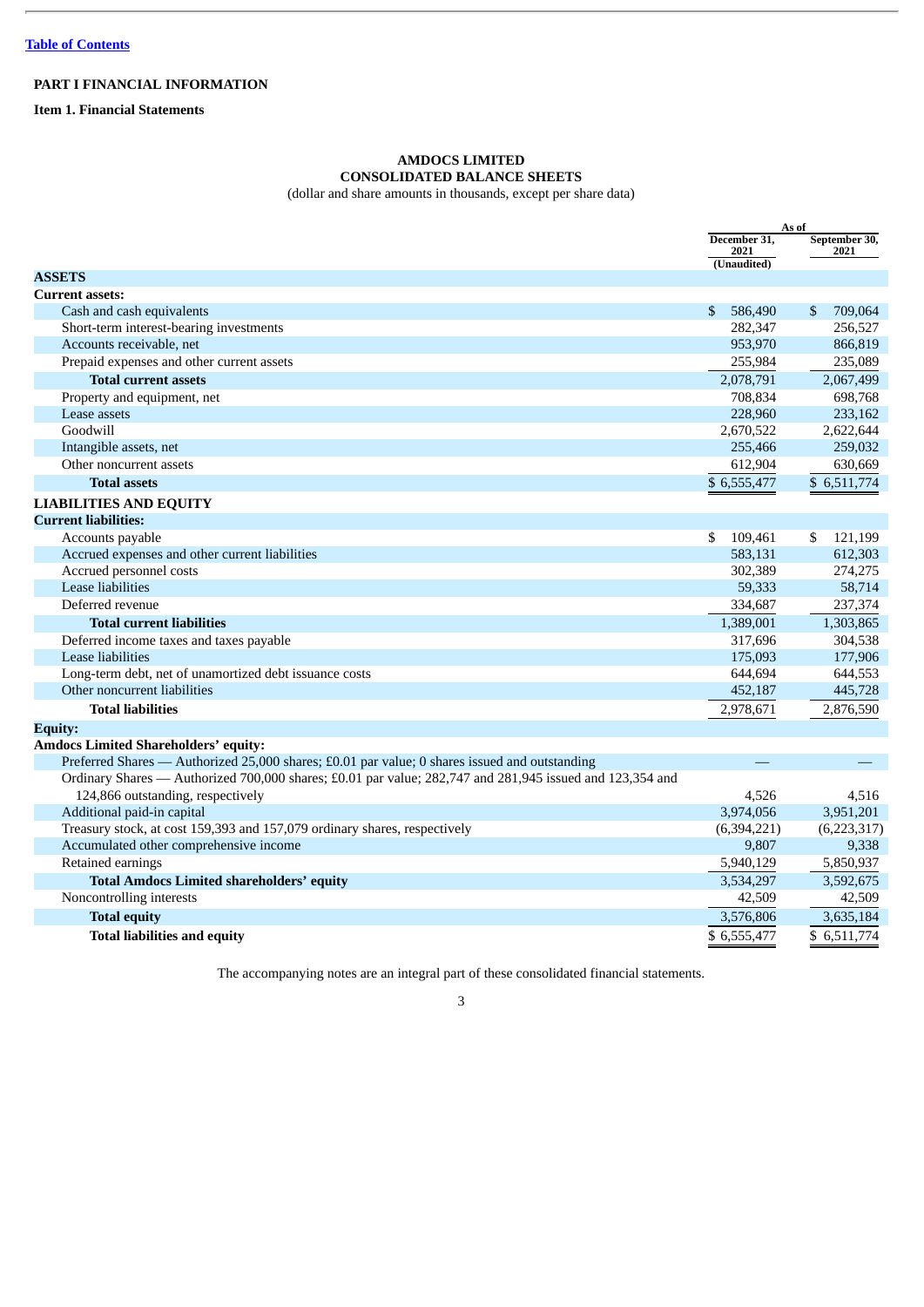# **CONSOLIDATED STATEMENTS OF INCOME (UNAUDITED)**

(dollar and share amounts in thousands, except per share data)

<span id="page-3-0"></span>

|                                                       | Three months ended<br>December 31, |               |  |  |
|-------------------------------------------------------|------------------------------------|---------------|--|--|
|                                                       | 2021                               | 2020          |  |  |
| Revenue                                               | \$1,104,632                        | \$1,086,343   |  |  |
| Operating expenses:                                   |                                    |               |  |  |
| Cost of revenue                                       | 716,718                            | 728,716       |  |  |
| Research and development                              | 81,945                             | 75,669        |  |  |
| Selling, general and administrative                   | 128,076                            | 121,888       |  |  |
| Amortization of purchased intangible assets and other | 17,747                             | 19,870        |  |  |
|                                                       | 944,486                            | 946,143       |  |  |
| Operating income                                      | 160.146                            | 140,200       |  |  |
| Interest and other expense, net                       | (2,562)                            | (6,490)       |  |  |
| Gain from sale of a business                          | 10,000                             | 226,410       |  |  |
| Income before income taxes                            | 167,584                            | 360,120       |  |  |
| Income taxes                                          | 33,982                             | 60,488        |  |  |
| Net income                                            | 133,602                            | \$<br>299,632 |  |  |
| Basic earnings per share                              | 1.07                               | 2.29          |  |  |
| Diluted earnings per share                            | 1.07                               | 2.28<br>\$    |  |  |
| Cash dividends declared per ordinary share            | 0.36                               | 0.3275        |  |  |

The accompanying notes are an integral part of these consolidated financial statements.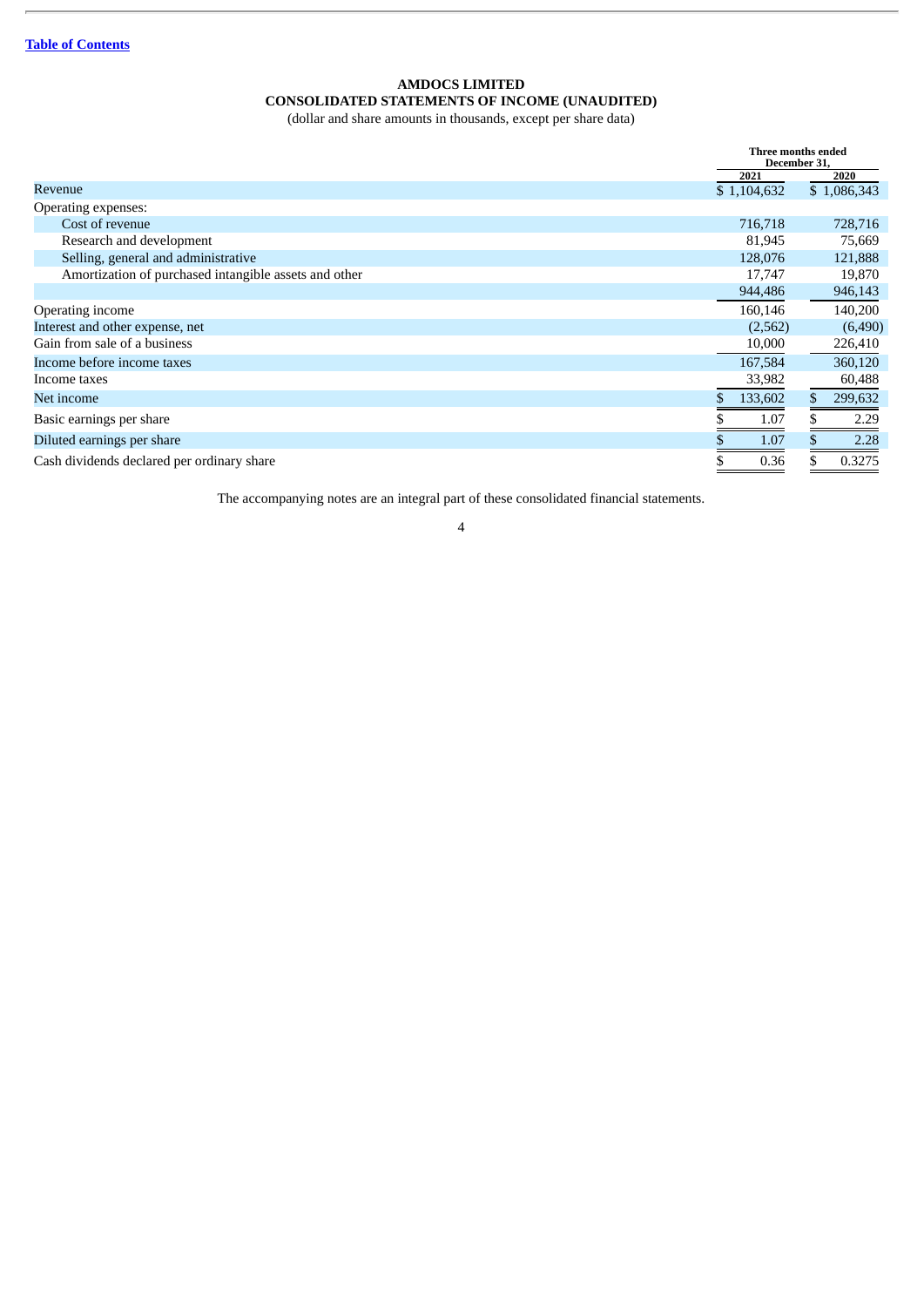# **AMDOCS LIMITED CONSOLIDATED STATEMENTS OF COMPREHENSIVE INCOME (UNAUDITED)**

(dollar amounts in thousands)

<span id="page-4-0"></span>

|                                                              |           | Three months ended<br>December 31, |
|--------------------------------------------------------------|-----------|------------------------------------|
|                                                              | 2021      | 2020                               |
| Net income                                                   | \$133,602 | \$299,632                          |
| Other comprehensive income (loss), net of tax:               |           |                                    |
| Net change in fair value of cash flow hedges(1)              | 3,035     | 11,028                             |
| Net change in fair value of available-for-sale securities(2) | (2,566)   | 274                                |
| Other comprehensive income (loss), net of tax                | 469       | 11,302                             |
| Comprehensive income                                         | \$134,071 | \$310,934                          |
|                                                              |           | _______                            |

(1) Net of tax expense of \$121 and \$1,221 for the three months ended December 31, 2021 and 2020, respectively.

(2) No tax (expense) benefit for the three months ended December 31, 2021 and 2020.

The accompanying notes are an integral part of these consolidated financial statements.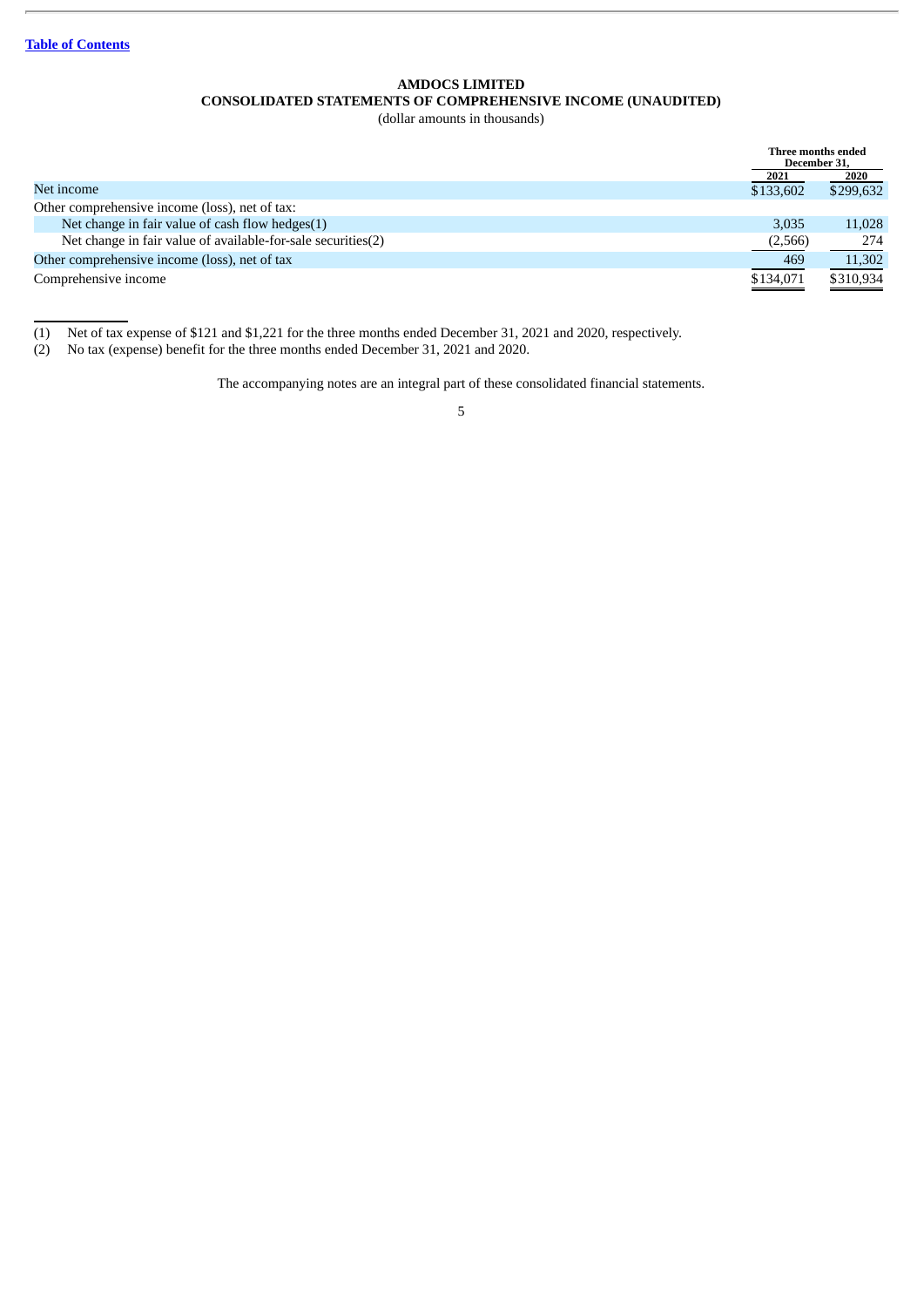# **CONSOLIDATED STATEMENTS OF CHANGES IN EQUITY (UNAUDITED)**

(dollar and share amounts in thousands, except per share data)

<span id="page-5-0"></span>

|                                                           | <b>Ordinary Shares</b> |         | <b>Additional</b><br>Paid-in | <b>Treasury</b> | <b>Accumulated</b><br>Other<br>Comprehensive<br>Income | Retained    | <b>Total</b><br>Amdocs<br>Limited<br>Shareholders' | Non-<br>controlling<br><b>Interests</b> | Total       |
|-----------------------------------------------------------|------------------------|---------|------------------------------|-----------------|--------------------------------------------------------|-------------|----------------------------------------------------|-----------------------------------------|-------------|
|                                                           | Shares                 | Amount  | Capital                      | <b>Stock</b>    | (1)                                                    | Earnings    | <b>Equity</b>                                      | (2)                                     | Equity      |
| <b>Balance as of September 30, 2021</b>                   | 124.866                | \$4.516 | \$3,951,201                  | \$(6,223,317)   | 9,338                                                  | \$5,850,937 | 3.592.675                                          | 42,509                                  | \$3,635,184 |
| Comprehensive income:                                     |                        |         |                              |                 |                                                        |             |                                                    |                                         |             |
| Net income (2)                                            |                        |         |                              |                 | –                                                      | 133,602     | 133,602                                            |                                         | 133,602     |
| Other comprehensive income                                |                        |         |                              |                 | 469                                                    |             | 469                                                |                                         | 469         |
| Comprehensive income                                      |                        |         |                              |                 |                                                        |             | 134,071                                            |                                         | 134,071     |
| Employee stock options exercised                          | 126                    |         | 6,114                        |                 |                                                        | __          | 6,115                                              |                                         | 6,115       |
| Repurchase of shares                                      | (2,314)                |         |                              | (170, 904)      |                                                        |             | (170, 904)                                         | $\qquad \qquad -$                       | (170, 904)  |
| Cash dividends declared (\$0.36 per ordinary<br>share)    |                        |         |                              |                 |                                                        | (44, 410)   | (44, 410)                                          |                                         | (44, 410)   |
| Issuance of restricted stock, net of forfeitures          | 676                    | q       |                              |                 |                                                        |             |                                                    | –                                       |             |
| Equity-based compensation expense related<br>to employees |                        |         | 16,741                       |                 |                                                        |             | 16,741                                             |                                         | 16,741      |
| <b>Balance as of December 31, 2021</b>                    | 123,354                | 4,526   | \$3,974,056                  | \$(6,394,221)   | 9,807                                                  | \$5,940,129 | 3,534,297                                          | 42,509                                  | \$3,576,806 |

|                                                           | <b>Ordinary Shares</b><br><b>Shares</b> | Amount      | <b>Additional</b><br>Paid-in<br>Capital | <b>Treasury</b><br><b>Stock</b> | Accumulated<br>Other<br>Comprehensive<br>Income<br>(1) | Retained<br>Earnings | Total<br>Amdocs<br>Limited<br>Shareholders'<br>Equity | Non-<br>controlling<br><b>Interests</b><br>(2) | <b>Total</b><br>Equity |
|-----------------------------------------------------------|-----------------------------------------|-------------|-----------------------------------------|---------------------------------|--------------------------------------------------------|----------------------|-------------------------------------------------------|------------------------------------------------|------------------------|
| <b>Balance as of September 30, 2020</b>                   | 131,535                                 | 4,483<br>\$ | \$3,807,915                             | $$$ $(5,543,321)$               | 11.662                                                 | \$5,341,907          | 3,622,646                                             | 42,509                                         | \$3,665,155            |
| Comprehensive income:                                     |                                         |             |                                         |                                 |                                                        |                      |                                                       |                                                |                        |
| Net income (2)                                            |                                         |             |                                         |                                 | $-$                                                    | 299,632              | 299,632                                               |                                                | 299,632                |
| Other comprehensive income                                |                                         |             |                                         |                                 | 11,302                                                 |                      | 11,302                                                |                                                | 11,302                 |
| Comprehensive income                                      |                                         |             |                                         |                                 |                                                        |                      | 310,934                                               |                                                | 310,934                |
| Employee stock options exercised                          | 238                                     | 3           | 12,701                                  |                                 |                                                        |                      | 12.704                                                |                                                | 12,704                 |
| Repurchase of shares                                      | (1, 436)                                |             | $\hspace{0.05cm}$                       | (90,022)                        |                                                        | __                   | (90, 022)                                             | $\hspace{0.1mm}-\hspace{0.1mm}$                | (90, 022)              |
| Cash dividends declared (\$0.3275 per ordinary            |                                         |             |                                         |                                 |                                                        |                      |                                                       |                                                |                        |
| share)                                                    |                                         |             |                                         |                                 |                                                        | (42, 850)            | (42, 850)                                             |                                                | (42, 850)              |
| Issuance of restricted stock, net of forfeitures          | 488                                     |             |                                         |                                 |                                                        |                      |                                                       |                                                |                        |
| Equity-based compensation expense related to<br>employees |                                         |             | 12,577                                  |                                 |                                                        |                      | 12,577                                                |                                                | 12,577                 |
| <b>Balance as of December 31, 2020</b>                    | 130,825                                 | 4,493       | \$3,833,193                             | $$$ $(5,633,343)$               | 22,964                                                 | \$5,598,689          | 3,825,996                                             | 42,509                                         | \$3,868,505            |

(1) As of December 31, 2021 and 2020, accumulated other comprehensive income is comprised of unrealized gain on derivatives, net of tax, of \$16,808 and \$29,864, unrealized (loss) gain on short-term interest-bearing investments, net of tax, of \$(3,840) and \$272, and unrealized loss on defined benefit plan, net of tax, of \$(3,161) and \$(7,172).

(2) During the three months ended December 31, 2021, and 2020, all of the Company's net income is attributable to Amdocs Limited as the net income attributable to the Non-controlling interests is negligible.

The accompanying notes are an integral part of these consolidated financial statements.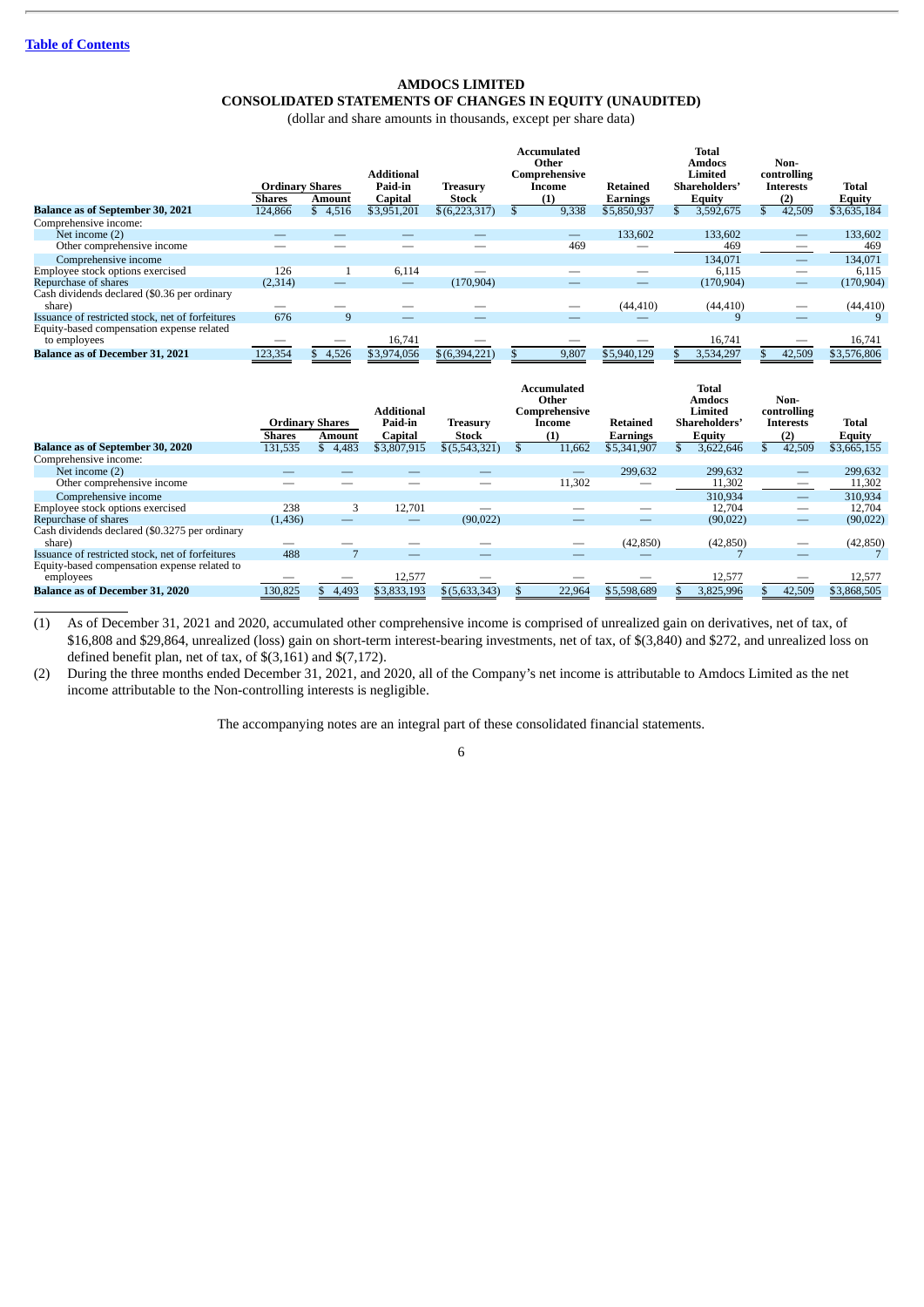# **AMDOCS LIMITED CONSOLIDATED STATEMENTS OF CASH FLOWS (UNAUDITED)**

(dollar amounts in thousands)

<span id="page-6-0"></span>

|                                                                            | December 31. | Three months ended |
|----------------------------------------------------------------------------|--------------|--------------------|
|                                                                            | 2021         | 2020               |
| <b>Cash Flow from Operating Activities:</b>                                |              |                    |
| Net income                                                                 | \$133,602    | 299,632<br>\$      |
| Reconciliation of net income to net cash provided by operating activities: |              |                    |
| Depreciation and amortization                                              | 50,876       | 51,706             |
| Amortization of debt issuance cost                                         | 141          | 137                |
| Equity-based compensation expense                                          | 16,741       | 12,577             |
| Gain from sale of a business                                               | (10,000)     | (226, 410)         |
| Deferred income taxes                                                      | 4,143        | (25, 892)          |
| Loss (Gain) from short-term interest-bearing investments                   | 647          | (369)              |
| Net changes in operating assets and liabilities, net of amounts acquired:  |              |                    |
| Accounts receivable, net                                                   | (84, 458)    | (140, 817)         |
| Prepaid expenses and other current assets                                  | (15,696)     | 911                |
| Other noncurrent assets                                                    | (11, 835)    | (13,984)           |
| Lease assets and liabilities, net                                          | 2,030        | 11,225             |
| Accounts payable, accrued expenses and accrued personnel                   | (3,053)      | 155,891            |
| Deferred revenue                                                           | 86,049       | 219,057            |
| Income taxes payable, net                                                  | 16,802       | 61,318             |
| Other noncurrent liabilities                                               | 18,129       | 11,503             |
| Net cash provided by operating activities                                  | 204,118      | 416,485            |
| <b>Cash Flow from Investing Activities:</b>                                |              |                    |
| Purchase of property and equipment, net (1)                                | (57, 225)    | (50,065)           |
| Proceeds from sale of short-term interest-bearing investments              | 5,242        | 1,291              |
| Purchase of short-term interest-bearing investments                        | (34,275)     | (176, 234)         |
| Net cash paid for business and intangible assets acquisitions              | (23, 885)    | (9,897)            |
| Net cash received from sale of a business                                  |              | 290,789            |
| Other                                                                      | (548)        | 1,407              |
| Net cash (used in) provided by investing activities                        | (110, 691)   | 57,291             |
| <b>Cash Flow from Financing Activities:</b>                                |              |                    |
| Repurchase of shares                                                       | (170, 904)   | (90, 022)          |
| Proceeds from employee stock option exercises                              | 6,012        | 12,711             |
| Payments of dividends                                                      | (44, 956)    | (43,084)           |
| Payment of contingent consideration from a business acquisition            | (6, 153)     |                    |
| Net cash used in financing activities                                      | (216,001)    | (120, 395)         |
| Net (decrease) increase in cash and cash equivalents                       | (122, 574)   | 353,381            |
| Cash and cash equivalents at beginning of period                           | 709,064      | 983,188            |
| Cash and cash equivalents at end of period                                 | \$586,490    | \$1,336,569        |
| <b>Supplementary Cash Flow Information</b>                                 |              |                    |
| Cash paid for:                                                             |              |                    |
| Income taxes, net of refunds                                               | \$16,337     | \$<br>20,484       |
| Interest $(2)$                                                             | 8,344        | 9,178              |

(1) The amounts under "Purchase of property and equipment, net", include proceeds from sale of property and equipment of \$269 and \$53 for the three months ended December 31, 2021 and 2020, respectively.

(2) The amounts under "Interest" include payments of interest to financial institution, tax authorities and other.

The accompanying notes are an integral part of these consolidated financial statements.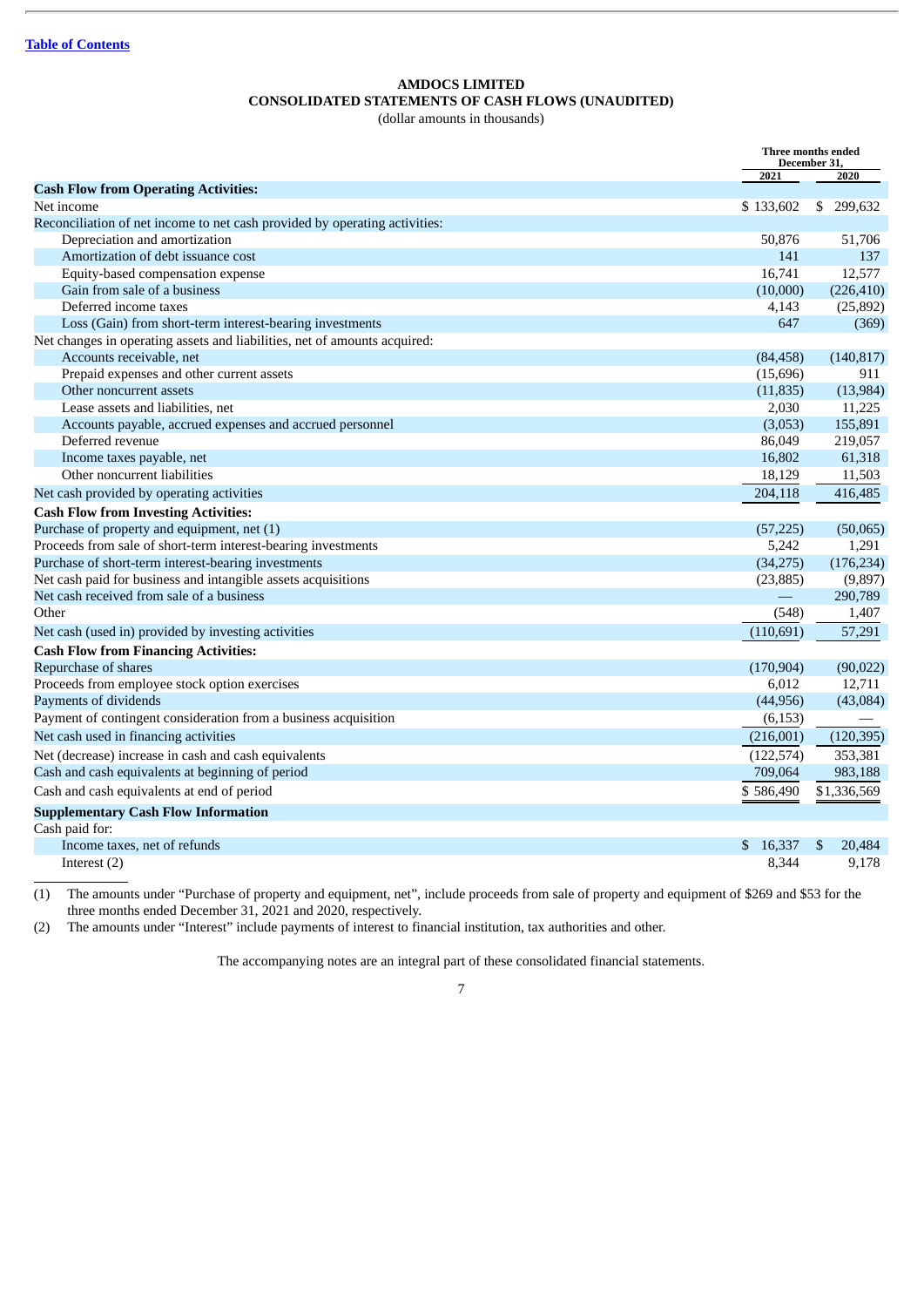# **NOTES TO UNAUDITED CONSOLIDATED FINANCIAL STATEMENTS**

(dollar and share amounts in thousands, except per share data or as otherwise disclosed)

#### <span id="page-7-0"></span>**1. Nature of Entity and Basis of Presentation**

Amdocs Limited (the "Company") is a leading provider of software and services to communications, cable and satellite, entertainment and media industry service providers of all sizes throughout the world. The Company and its consolidated subsidiaries operate in one segment and design, develop, market, support, implement and operate its open and modular cloud portfolio.

The Company is a Guernsey limited company, which directly or indirectly holds numerous subsidiaries around the world, the vast majority of which are wholly-owned. The majority of the Company's customers are in North America, Europe, Asia-Pacific and the Latin America region. The Company's main development facilities are located in Brazil, Canada, Cyprus, India, Ireland, Israel, Mexico, the Philippines, the United Kingdom and the United States.

The unaudited consolidated financial statements of the Company have been prepared in accordance with U.S. generally accepted accounting principles, or GAAP and are denominated in U.S. dollars.

In the opinion of the Company's management, all adjustments considered necessary for a fair presentation of the unaudited interim consolidated financial statements have been included herein and are of a normal recurring nature. The preparation of financial statements during interim periods requires management to make numerous estimates and assumptions that impact the reported amounts of assets, liabilities, revenue and expenses. Estimates and assumptions are reviewed periodically and the effect of revisions is reflected in the results of operations for the interim periods in which changes are determined to be necessary.

The results of operations for the interim periods presented herein are not necessarily indicative of the results to be expected for the full fiscal year. These statements do not include all information and footnotes necessary for a complete presentation of financial position, results of operations and cash flows in conformity with GAAP. These statements should be read in conjunction with the Company's consolidated financial statements for the fiscal year ended September 30, 2021, set forth in the Company's Annual Report on Form 20-F filed on December 9, 2021 with the U.S. Securities and Exchange Commission, or the SEC. There have been no material changes to the company's significant accounting policies from its Annual Report on Form 20-F for the fiscal year ended September 30, 2021.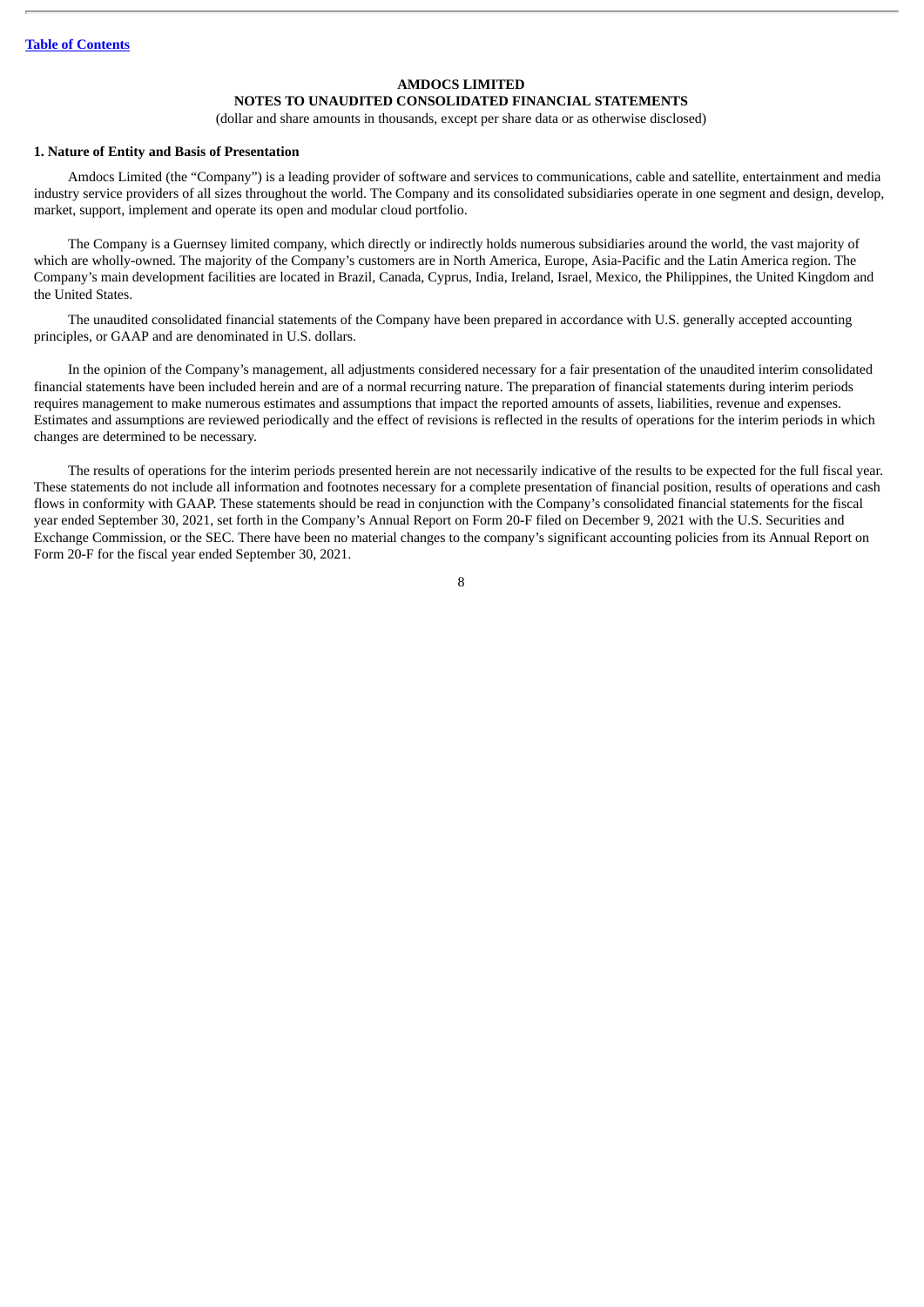# **NOTES TO UNAUDITED CONSOLIDATED FINANCIAL STATEMENTS**

(dollar and share amounts in thousands, except per share data or as otherwise disclosed)

#### *Reclassification*

From time to time, certain immaterial amounts in prior year financial statements may be reclassified to conform to the current year presentation.

#### **2. Recent Accounting Standards**

In August 2021, the Financial Accounting Standards Board, or FASB, issued Accounting Standard Update, or ASU No. 2021-08, "*Business* Combinations (Topic 805): Accounting for Contract Assets and Contract Liabilities from Contracts with Customers". The ASU requires companies to apply ASC 606 to recognize and measure contract assets and contract liabilities from contracts with customers acquired in a business combination. This ASU will be effective for the Company on October 1, 2023 and early adoption is permitted. The Company is currently evaluating the impact of adoption of this ASU on its consolidated financial statements.

In March 2020, the FASB, issued ASU No. 2020-04, "Reference Rate Reform: Facilitation of the Effects of Reference Rate Reform on Financial *Reporting".* The ASU provides temporary optional expedients and exceptions on certain contract modifications, hedge relationships and other transactions that reference London Inter-Bank Offered Rate ("LIBOR") or other reference rates expected to be discontinued due to the reference rate reform. This ASU is effective as of March 12, 2020 through December 31, 2022. The Company expects that the adoption of this ASU will not have a material impact on its consolidated financial statements.

#### **3. Divestiture of a Subsidiary**

On November 10, 2020, the Company signed an agreement for the divestiture of OpenMarket for approximately \$300,000 cash with Infobip Limited, a company in which One Equity Partners is the primary institutional investor. With this transaction, the Company divested a non-strategic asset in the mobile messaging domain, remaining laser-focused on its core strategic growth initiatives.

On December 31, 2020, the Company completed the divestiture. Based on the total consideration, the Company recorded pre-tax gain of \$226,410, (net of immaterial transaction costs) in the Consolidated Statements of Income during the three months ended December 31, 2020. In connection with this divestiture, \$9,194 of net assets and \$61,396 of goodwill, were disposed. During the three months ended December 31, 2021 the Company recorded additional pre-tax gain of \$10,000, in the Consolidated Statements of Income as a result of achievement of certain performance metrics and received such additional consideration during the second quarter ended March 31, 2022. The divestiture does not represent a strategic shift that will have a major effect on operations and financial results and, therefore, did not qualify for presentation as a discontinued operation, see also Note 9.

#### **4. Revenue Recognition**

#### **Contract Balances**

The following table provides information about accounts receivable, both billed and unbilled and deferred revenue:

|                                                                    | As of                |                       |  |
|--------------------------------------------------------------------|----------------------|-----------------------|--|
|                                                                    | December 31.<br>2021 | September 30,<br>2021 |  |
| Accounts receivable—billed (net of allowances for credit losses of |                      |                       |  |
| \$16,583 and \$20,065 as of December 31, 2021 and September 30,    |                      |                       |  |
| 2021, respectively)                                                | 806,976<br>\$.       | S<br>704,541          |  |
| Accounts receivable – unbilled (current)                           | 146,994              | 162,278<br>\$         |  |
| Accounts receivable – unbilled (non-current)                       | \$<br>39,704         | \$<br>38,252          |  |
| Total Accounts receivable—unbilled                                 | 186,698              | 200,530<br>\$         |  |
| Deferred revenue (current)                                         | $$$ (334,687)        | (237, 374)<br>\$      |  |
| Deferred revenue (non-current)                                     | (97, 411)            | (108, 675)<br>\$      |  |
| <b>Total Deferred revenue</b>                                      | (432,098)            | (346, 049)<br>S       |  |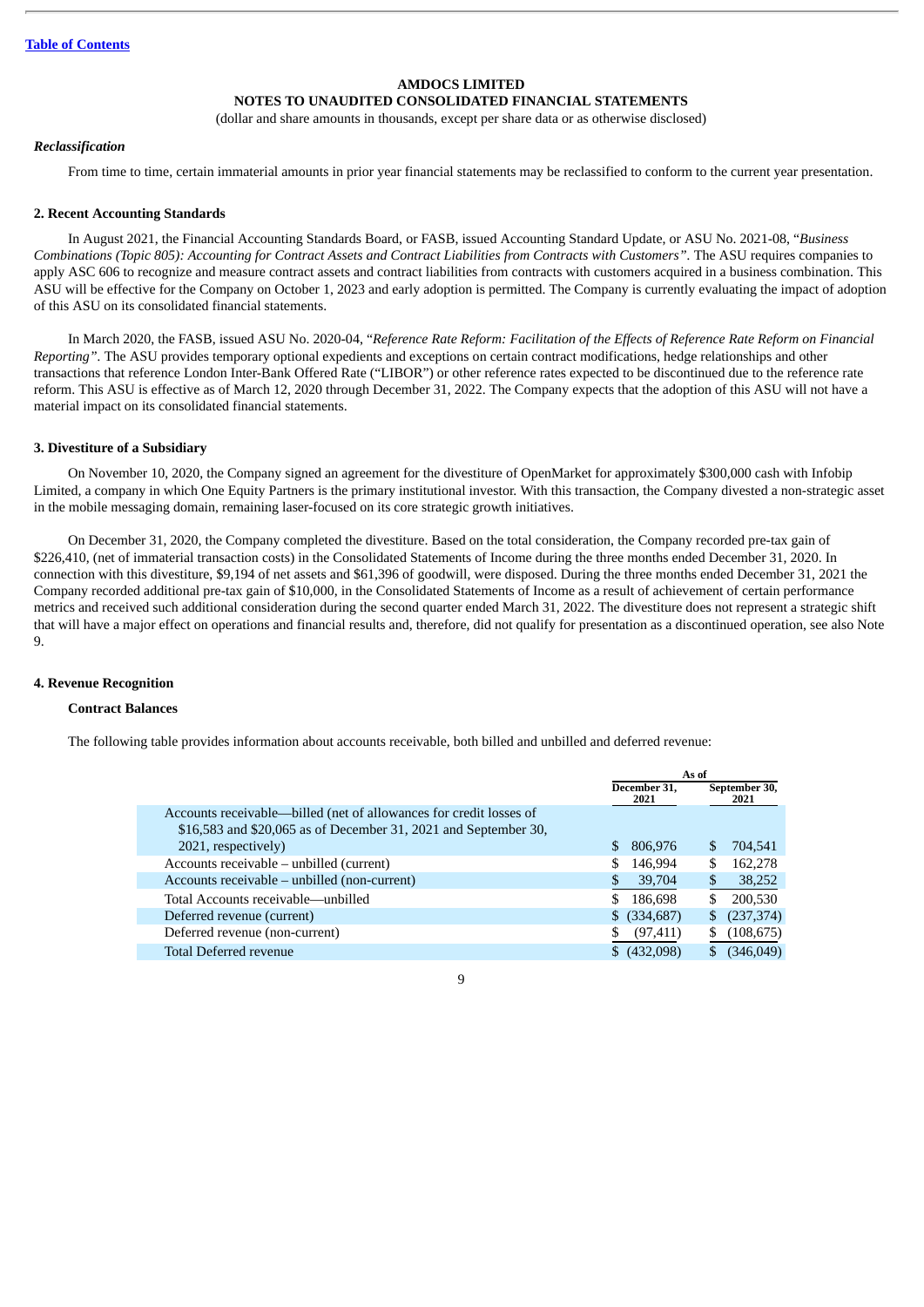# **NOTES TO UNAUDITED CONSOLIDATED FINANCIAL STATEMENTS**

(dollar and share amounts in thousands, except per share data or as otherwise disclosed)

Revenue recognized during the three months ended December 31, 2021, which was included in deferred revenue (current) as of September 30, 2021 was \$147,539. Revenue recognized during the three months ended December 31, 2020, which was included in deferred revenue (current) as of September 30, 2020, was \$89,192.

As of December 31, 2021, the aggregate amount of the transaction price allocated to remaining performance obligations that are unsatisfied or partially unsatisfied was approximately \$6.6 billion. Remaining performance obligations include the remaining non-cancelable, committed and fixed portion of these contracts for their entire duration and therefore it is not comparable to what the Company considers to be next 12 months backlog. Given the profile of contract terms, the majority of this amount is expected to be recognized as revenue over the next three years.

## **Disaggregation of Revenue**

The Company considers information that is regularly reviewed by its chief operating decision makers in evaluating financial performance to disaggregate revenue.

The following tables provide details of revenue by nature of activities and by geography:

# *Revenue by nature of activities*

|                               |             | Three months ended<br>December 31, |
|-------------------------------|-------------|------------------------------------|
|                               | 2021        | 2020                               |
| Managed services arrangements | 659,688     | 623,655                            |
| Others                        | 444.944     | 462.688                            |
| Total                         | \$1,104,632 | \$1,086,343                        |

#### *Geographic Information*

|                                      | Three months ended<br>December 31, |             |
|--------------------------------------|------------------------------------|-------------|
|                                      | 2021                               | 2020        |
| North America (mainly United States) | 745.493                            | 703.434     |
| Europe                               | 142,541                            | 171,559     |
| Rest of the world                    | 216,598                            | 211,350     |
| Total                                | \$1,104,632                        | \$1,086,343 |

#### **5. Fair Value Measurement**

The Company accounts for certain assets and liabilities at fair value. Fair value is the price that would be received from selling an asset or that would be paid to transfer a liability in an orderly transaction between market participants at the measurement date. When determining the fair value measurements for assets and liabilities required or permitted to be recorded at fair value, the Company considers the principal or most advantageous market in which it would transact and it considers assumptions that market participants would use when pricing the asset or liability.

The hierarchy below lists three levels of fair value based on the extent to which inputs used in measuring fair value are observable in the market. The Company categorizes each of its fair value measurements in one of these three levels based on the lowest level input that is significant to the fair value measurement in its entirety.

The three levels of inputs that may be used to measure fair value are as follows:

Level 1: Quoted prices in active markets for identical assets or liabilities;

Level 2: Observable inputs other than quoted prices included in Level 1, such as quoted prices for similar assets or liabilities in active markets, quoted prices for identical or similar assets or liabilities in markets with insufficient volume or infrequent transactions (less active markets), or other inputs that are observable (model-derived valuations in which significant inputs are observable) or can be derived principally from, or corroborated by, observable market data; and

Level 3: Unobservable inputs that are supported by little or no market activity that is significant to the fair value of the assets or liabilities.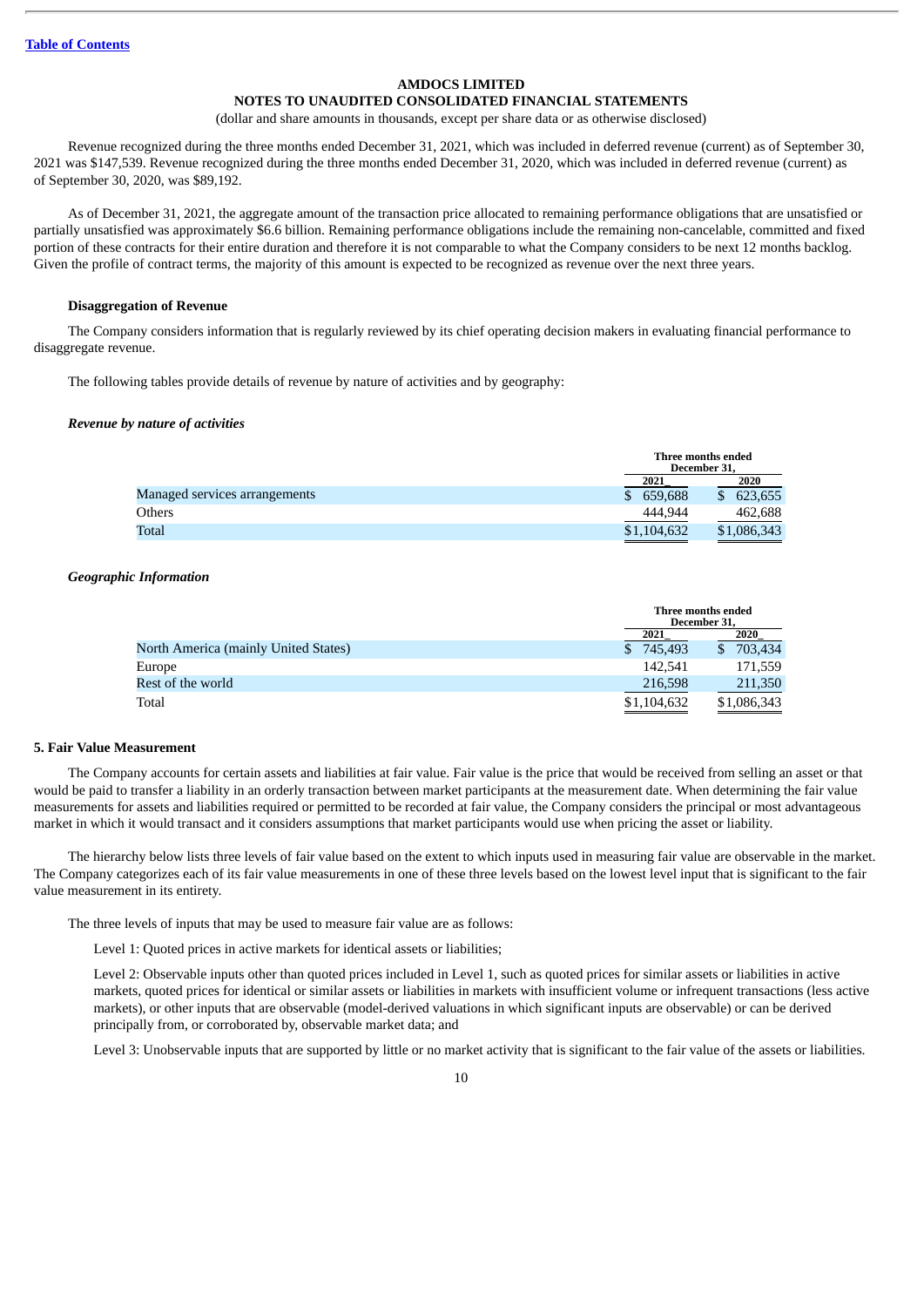# **NOTES TO UNAUDITED CONSOLIDATED FINANCIAL STATEMENTS**

(dollar and share amounts in thousands, except per share data or as otherwise disclosed)

The following tables present the Company's assets and liabilities measured at fair value on a recurring basis as of December 31, 2021 and September 30, 2021:

|                                       | As of December 31, 2021 |                |                                     |           |  |  |
|---------------------------------------|-------------------------|----------------|-------------------------------------|-----------|--|--|
|                                       | <b>Level 1</b>          | <b>Level 2</b> | <b>Level 3</b>                      | Total     |  |  |
| Available-for-sale securities:        |                         |                |                                     |           |  |  |
| Money market funds                    | \$169,021               | \$.            | \$<br>$\overbrace{\phantom{12333}}$ | \$169,021 |  |  |
| Corporate bonds                       |                         | 191,435        |                                     | 191,435   |  |  |
| U.S government treasuries             | 53,941                  |                |                                     | 53,941    |  |  |
| Supranational and sovereign debt      |                         | 16,628         |                                     | 16,628    |  |  |
| Asset backed obligations              |                         | 11,017         |                                     | 11,017    |  |  |
| Municipal bonds                       |                         | 9,326          |                                     | 9,326     |  |  |
| Total available-for-sale securities   | 222,962                 | 228,406        |                                     | 451,368   |  |  |
| <b>Equity Investments</b>             |                         |                | 41,185                              | 41,185    |  |  |
| Derivative financial instruments, net |                         | 15,375         |                                     | 15,375    |  |  |
| Other liabilities                     |                         |                | (44, 125)                           | (44, 125) |  |  |
| Total                                 | \$222,962               | \$243,781      | (2,940)                             | \$463,803 |  |  |
|                                       | As of Sentember 30 2021 |                |                                     |           |  |  |

|                                       | <b>Level 1</b> | <b>Level 2</b> | <b>Level 3</b> | Total     |
|---------------------------------------|----------------|----------------|----------------|-----------|
| Available-for-sale securities:        |                |                |                |           |
| Money market funds                    | \$209,026      | \$             |                | \$209,026 |
| Corporate bonds                       |                | 190,437        |                | 190,437   |
| U.S. government treasuries            | 54,752         |                |                | 54,752    |
| Supranational and sovereign debt      |                | 7,453          |                | 7,453     |
| Asset backed obligations              |                | 3,885          |                | 3,885     |
| Total available-for-sale securities   | 263,778        | 201,775        |                | 465,553   |
| <b>Equity Investments</b>             |                |                | 37,581         | 37,581    |
| Derivative financial instruments, net |                | 10,979         |                | 10.979    |
| Other liabilities                     |                |                | (51, 590)      | (51, 590) |
| Total                                 | \$263,778      | \$212,754      | \$(14,009)     | \$462,523 |
|                                       |                |                |                |           |

Available-for-sale securities that are classified as Level 2 assets are priced using observable data that may include quoted market prices for similar instruments, market dealer quotes, market spreads, non-binding market prices that are corroborated by observable market data and other observable market information. The Company's derivative instruments are classified as Level 2 as they represent foreign currency forward and option contracts valued primarily based on observable inputs including forward rates and yield curves. The Company did not have any transfers between Level 1 and Level 2 fair value measurements during the three months ended December 31, 2021. Level 3 liabilities relate to certain acquisition-related liabilities, which were generally valued using a Monte-Carlo simulation model and based on estimates of potential pay-out scenarios, periodically valued every quarter. These liabilities were included in both accrued expenses and other current liabilities and other noncurrent liabilities as of December 31, 2021 and September 30, 2021. The decrease in Level 3 liabilities was primarily attributable to payments of certain acquisition-related liabilities, changes in the fair value recorded in the consolidated statement of income during the three months ended December 31, 2021, partially offset by changes recorded against goodwill in connection with acquisitions made during the period. Level 3 assets relate to equity investments, which were valued based on price changes in orderly transactions for similar private investments of the same issuer. The increase in Level 3 assets is primarily as changes in the fair value which was recorded during the three months ended December 31, 2021 in the consolidated statement of income.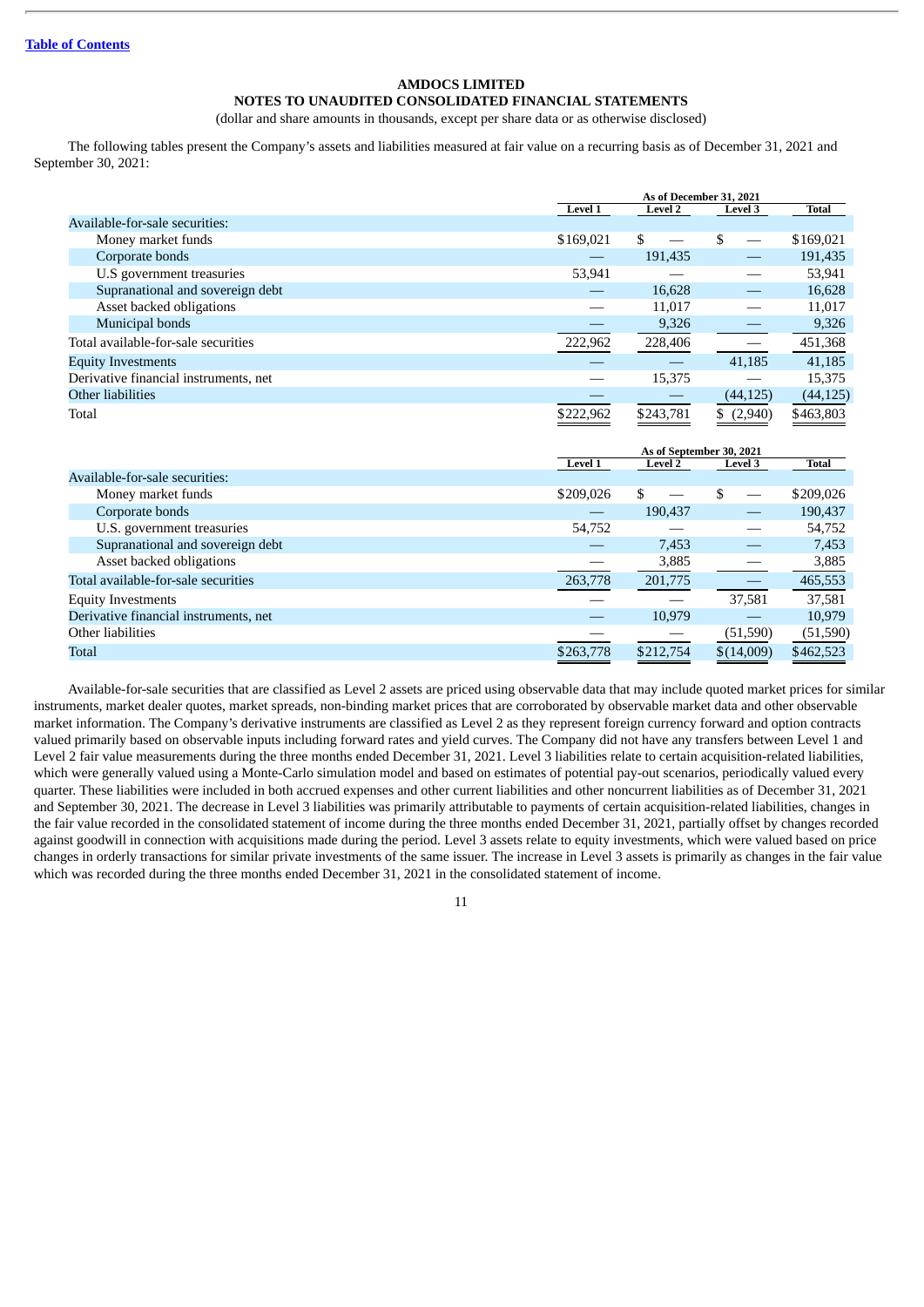# **NOTES TO UNAUDITED CONSOLIDATED FINANCIAL STATEMENTS**

(dollar and share amounts in thousands, except per share data or as otherwise disclosed)

#### *Fair Value of Financial Instruments*

The carrying amounts of cash and cash equivalents, accounts receivable, accounts payable, accrued expenses and other current liabilities, accrued personnel costs approximate their fair value because of the relatively short maturity of these items, for the fair value of the Senior Notes, see Note 12.

#### **6. Available-For-Sale Securities**

Available-for-sale securities consist of the following interest-bearing investments:

|                                  | As of December 31, 2021 |                                     |                                      |                   |
|----------------------------------|-------------------------|-------------------------------------|--------------------------------------|-------------------|
|                                  | Amortized<br>Cost       | Gross<br><b>Unrealized</b><br>Gains | Gross<br><b>Unrealized</b><br>Losses | <b>Fair Value</b> |
| Money market funds               | \$169,021               |                                     |                                      | \$169,021         |
| Corporate bonds                  | 194,235                 |                                     | 2,801                                | 191,435           |
| U.S government securities        | 54,664                  |                                     | 723                                  | 53,941            |
| Supranational and sovereign debt | 16,837                  |                                     | 209                                  | 16,628            |
| Asset backed obligations         | 11,101                  |                                     | 84                                   | 11,017            |
| Municipal bonds                  | 9,350                   |                                     | 30                                   | 9,326             |
| Total(1)                         | \$455,208               |                                     | 3,847                                | \$451,368         |

(1) Available-for-sale securities with maturities longer than 90 days from the date of acquisition were classified as short-term interest-bearing investments and available-for-sale securities with maturities of 90 days or less from the date of acquisition were included in cash and cash equivalents on the Company's balance sheet. As of December 31, 2021, \$282,347 of securities were classified as short-term interest-bearing investments and \$169,021 of securities were classified as cash and cash equivalents.

|                                  |                          | As of September 30, 2021     |                                             |                   |  |
|----------------------------------|--------------------------|------------------------------|---------------------------------------------|-------------------|--|
|                                  | <b>Amortized</b><br>Cost | Gross<br>Unrealized<br>Gains | <b>Gross</b><br><b>Unrealized</b><br>Losses | <b>Fair Value</b> |  |
| Money market funds               | \$209,026                | Φ                            |                                             | \$209,026         |  |
| Corporate bonds                  | 191,445                  | 76                           | 1.084                                       | 190,437           |  |
| U.S. government treasuries       | 54,987                   | 4                            | 239                                         | 54,752            |  |
| Supranational and sovereign debt | 7.479                    |                              | 26                                          | 7,453             |  |
| Asset backed obligations         | 3,890                    |                              |                                             | 3,885             |  |
| Total(1)                         | \$466,827                | 80                           | 1,354                                       | \$465,553         |  |

(1) Available-for-sale securities with maturities longer than 90 days from the date of acquisition were classified as short-term interest-bearing investments and available-for-sale securities with maturities of 90 days or less from the date of acquisition were included in cash and cash equivalents on the Company's balance sheet. As of September 30, 2021, \$256,527 of securities were classified as short-term interest-bearing investments and \$209,026 of securities were classified as cash and cash equivalents.

As of December 31, 2021, the immaterial unrealized losses attributable to the Company's available-for-sale securities were primarily due to credit spreads and interest rate movements. The Company assessed whether such unrealized losses for the investments in its portfolio were caused by expected credit loss. Based on this assessment, the Company did not recognize any credit losses in the three months ended December 31, 2021 and 2020. Realized gains and losses on short-term interest-bearing investments are included in earnings and are determined based on specific identification method.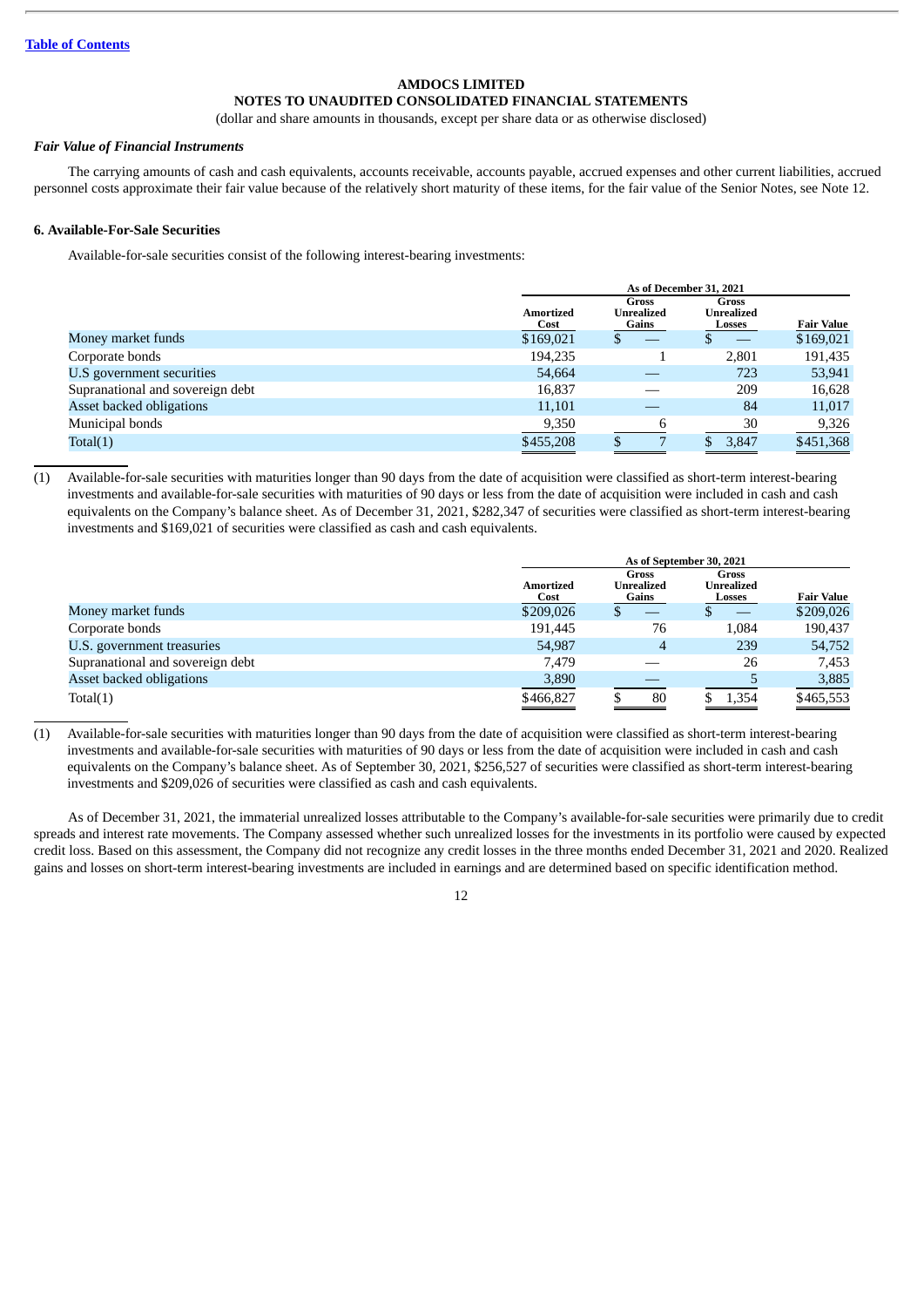# **NOTES TO UNAUDITED CONSOLIDATED FINANCIAL STATEMENTS**

(dollar and share amounts in thousands, except per share data or as otherwise disclosed)

As of December 31, 2021, the Company's available-for-sale securities had the following maturity dates:

|                     |   | <b>Market Value</b> |
|---------------------|---|---------------------|
| Due within one year | S | 186,717             |
| 1 to 2 years        |   | 25,054              |
| 2 to 3 years        |   | 67,893              |
| 3 to 4 years        |   | 110,528             |
| Thereafter          |   | 61,176              |
|                     |   | 451,368             |

#### **7. Derivative Financial Instruments**

The Company's risk management strategy includes the use of derivative financial instruments to reduce the volatility of earnings and cash flows associated with changes in foreign currency exchange rates. The Company does not enter into derivative transactions for trading purposes.

The Company's derivatives expose it to credit risks from possible non-performance by counterparties. The Company utilizes standard counterparty master netting agreements that net certain foreign currency transactions in the event of the insolvency of one of the parties to the transaction. These master netting arrangements permit the Company to net amounts due from the Company to a counterparty with amounts due to the Company from the same counterparty. Although all of the Company's derivative assets and liabilities are subject to enforceable master netting arrangements, the Company has elected to present these assets and liabilities on a gross basis. Taking into account the Company's right to net certain gains with losses, the maximum amount of loss due to credit risk that the Company would incur if all counterparties to the derivative financial instruments failed completely to perform, according to the terms of the contracts, based on the gross fair value of the Company's derivative contracts that are favorable to the Company, was approximately \$15,820 as of December 31, 2021. The Company has limited its credit risk by entering into derivative transactions exclusively with investment-grade rated financial institutions and monitors the creditworthiness of these financial institutions on an ongoing basis.

The Company classifies cash flows from its derivative transactions as cash flows from operating activities in the consolidated statements of cash flow.

The table below presents the total volume or notional amounts of the Company's derivative instruments as of December 31, 2021. Notional values are in U.S. dollars and are translated and calculated based on forward rates as of December 31, 2021 for forward contracts, and based on spot rates as of December 31, 2021 for options.

**Notional Value\***

Foreign exchange contracts  $\overline{3}$  1,512,441

<sup>\*</sup> Gross notional amounts do not quantify risk or represent assets or liabilities of the Company but are used in the calculation of settlements under the contracts.

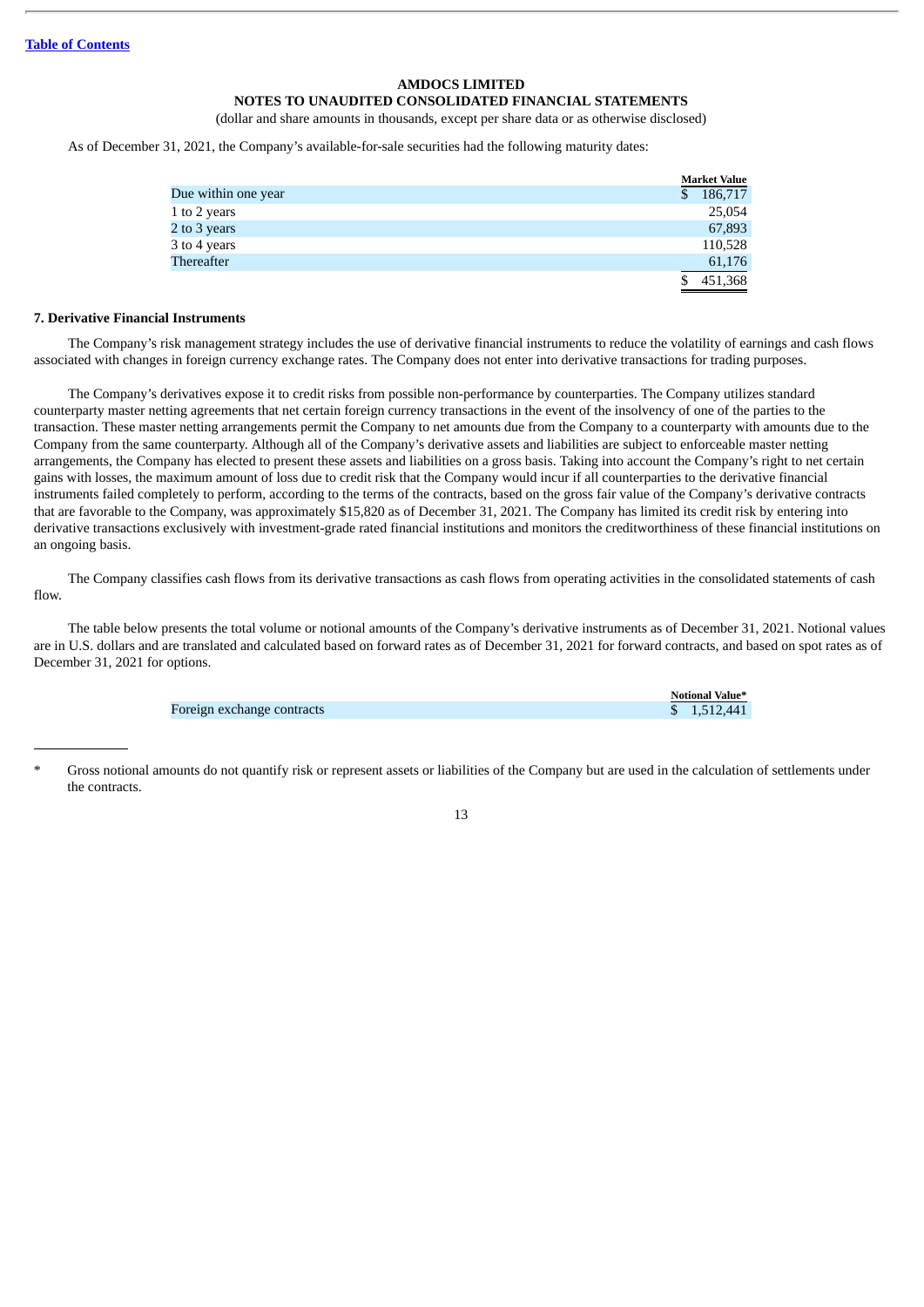# **NOTES TO UNAUDITED CONSOLIDATED FINANCIAL STATEMENTS**

(dollar and share amounts in thousands, except per share data or as otherwise disclosed)

The Company records all derivative instruments on the balance sheet at fair value. For further information, please see Note 5 to the consolidated financial statements. The fair value of the open foreign exchange contracts recorded as an asset or a liability by the Company on its consolidated balance sheets as of December 31, 2021 and September 30, 2021, is as follows:

|                                                   | As of |                      |   |                       |
|---------------------------------------------------|-------|----------------------|---|-----------------------|
|                                                   |       | December 31.<br>2021 |   | September 30,<br>2021 |
| Derivatives designated as hedging instruments     |       |                      |   |                       |
| Prepaid expenses and other current assets         | \$    | 12.431               | S | 6,962                 |
| Other noncurrent assets                           |       | 3.331                |   | 3,068                 |
| Accrued expenses and other current liabilities    |       | (823)                |   | (70)                  |
|                                                   |       | 14,939               |   | 9,960                 |
| Derivatives not designated as hedging instruments |       |                      |   |                       |
| Prepaid expenses and other current assets         |       | 3.126                |   | 4.230                 |
| Accrued expenses and other current liabilities    |       | (2,690)              |   | (3,211)               |
|                                                   |       | 436                  |   | 1,019                 |
| Net fair value                                    |       | 15.375               |   | 10.979                |

#### *Cash Flow Hedges*

In order to reduce the impact of changes in foreign currency exchange rates on its results, the Company enters into foreign currency exchange forward and option contracts to purchase and sell foreign currencies to hedge a significant portion of its foreign currency net exposure resulting from revenue and expense transactions denominated in currencies other than the U.S. dollar. The Company designates these contracts for accounting purposes as cash flow hedges. The Company currently hedges its exposure to the variability in future cash flows for a maximum period of approximately three years. A significant portion of the forward and option contracts outstanding as of December 31, 2021 is scheduled to mature within the next 12 months.

The effective portion of the gain or loss on the derivative instruments is initially recorded as a component of other comprehensive income (loss), a separate component of shareholders' equity, and subsequently reclassified into earnings in the same line item as the related forecasted transaction and in the same period or periods during which the hedged exposure affects earnings. The cash flow hedges are evaluated for effectiveness at least quarterly. As the critical terms of the forward contract or option and the hedged transaction are matched at inception, the hedge effectiveness is assessed generally based on changes in the fair value for cash flow hedges, as compared to the changes in the fair value of the cash flows associated with the underlying hedged transactions. Hedge ineffectiveness, if any, and hedge components, such as time value, excluded from assessment of effectiveness testing for hedges of estimated revenue from customers, are recognized immediately in interest and other expense, net.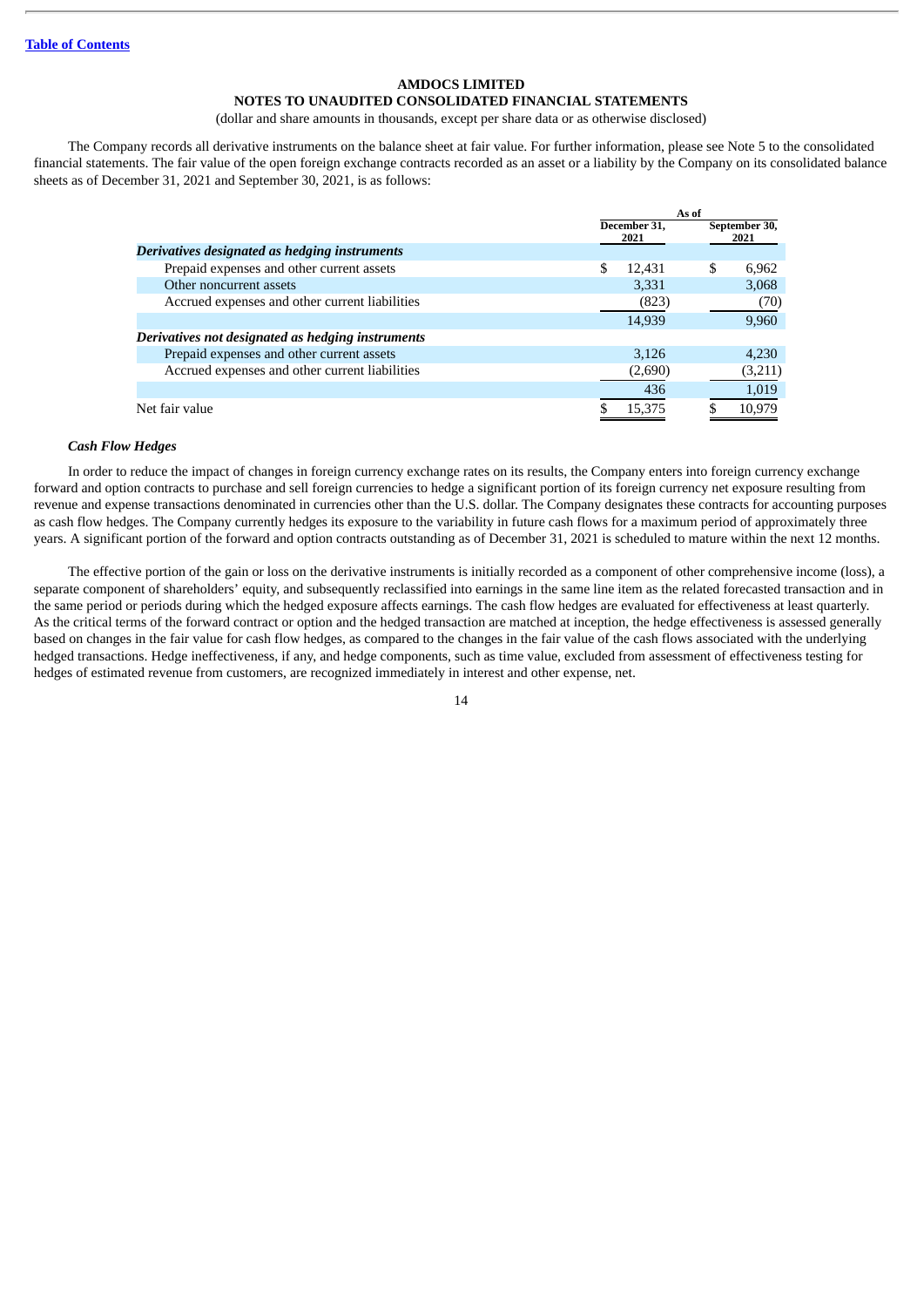# **NOTES TO UNAUDITED CONSOLIDATED FINANCIAL STATEMENTS**

(dollar and share amounts in thousands, except per share data or as otherwise disclosed)

The effect of the Company's cash flow hedging instruments in the consolidated statements of income for the three months ended December 31, 2021 and 2020, respectively, which partially offsets the foreign currency impact from the underlying exposures, is summarized as follows:

|                                                 |        | <b>Gains (Losses) Reclassified from</b><br>accumulated Other Comprehensive<br><b>Income (Effective Portion)</b><br>2021 | Three months ended<br>December 31. | 2020  |
|-------------------------------------------------|--------|-------------------------------------------------------------------------------------------------------------------------|------------------------------------|-------|
| Line item in consolidated statements of income: |        |                                                                                                                         |                                    |       |
| Revenue                                         | ¢<br>D | 36                                                                                                                      | \$                                 | (113) |
| Cost of revenue                                 |        | 1,236                                                                                                                   |                                    | 5,598 |
| Research and development                        |        | 175                                                                                                                     |                                    | 1,652 |
| Selling, general and administrative             |        |                                                                                                                         |                                    | 2,053 |
| Total                                           |        | 1,452                                                                                                                   |                                    | 9,190 |

The activity related to the changes in net unrealized gains on cash flow hedges recorded in accumulated other comprehensive income, net of tax, is as follows:

|                                                                           | Three months ended |                    |
|---------------------------------------------------------------------------|--------------------|--------------------|
|                                                                           | December 31,       |                    |
|                                                                           | 2021               | 2020               |
| Net unrealized gains on cash flow hedges, net of tax, beginning of period | \$13,773           | \$18,836           |
| Changes in fair value of cash flow hedges, net of tax                     | 4.485              | 18.597             |
| Reclassification of net gains into earnings, net of tax                   | (1,450)            | (7,569)            |
| Net unrealized gains on cash flow hedges, net of tax, end of period       | \$16,808           | \$29.864<br>______ |

Net gains from cash flow hedges recognized in other comprehensive income (loss) were \$4,608 and \$21,439, or \$4,485 and \$18,597 net of taxes, during the three months ended December 31, 2021 and 2020, respectively.

Of the net unrealized gains related to derivatives designated as cash flow hedges and recorded in accumulated other comprehensive income as of December 31, 2021, a net gain of \$7,618 will be reclassified into earnings within the next 12 months and will partially offset the foreign currency impact from the underlying exposures. The amount ultimately realized in earnings will likely differ due to future changes in foreign exchange rates.

The ineffective portion of the change in fair value of a cash flow hedge, including the time value portion excluded from effectiveness testing for the three months ended December 31, 2021 and 2020, was not material.

Cash flow hedges are required to be discontinued in the event it becomes probable that the underlying forecasted hedged transaction will not occur. The Company did not discontinue any cash flow hedges during any of the periods presented nor does the Company anticipate any such discontinuance in the normal course of business.

#### *Other Risk Management Derivatives*

The Company also enters into foreign currency exchange forward and option contracts that are not designated as hedging instruments under hedge accounting and are used to reduce the impact of foreign currency on certain balance sheet exposures and certain revenue and expense transactions.

These instruments are generally short-term in nature, with typical maturities of less than 12 months, and are subject to fluctuations in foreign exchange rates.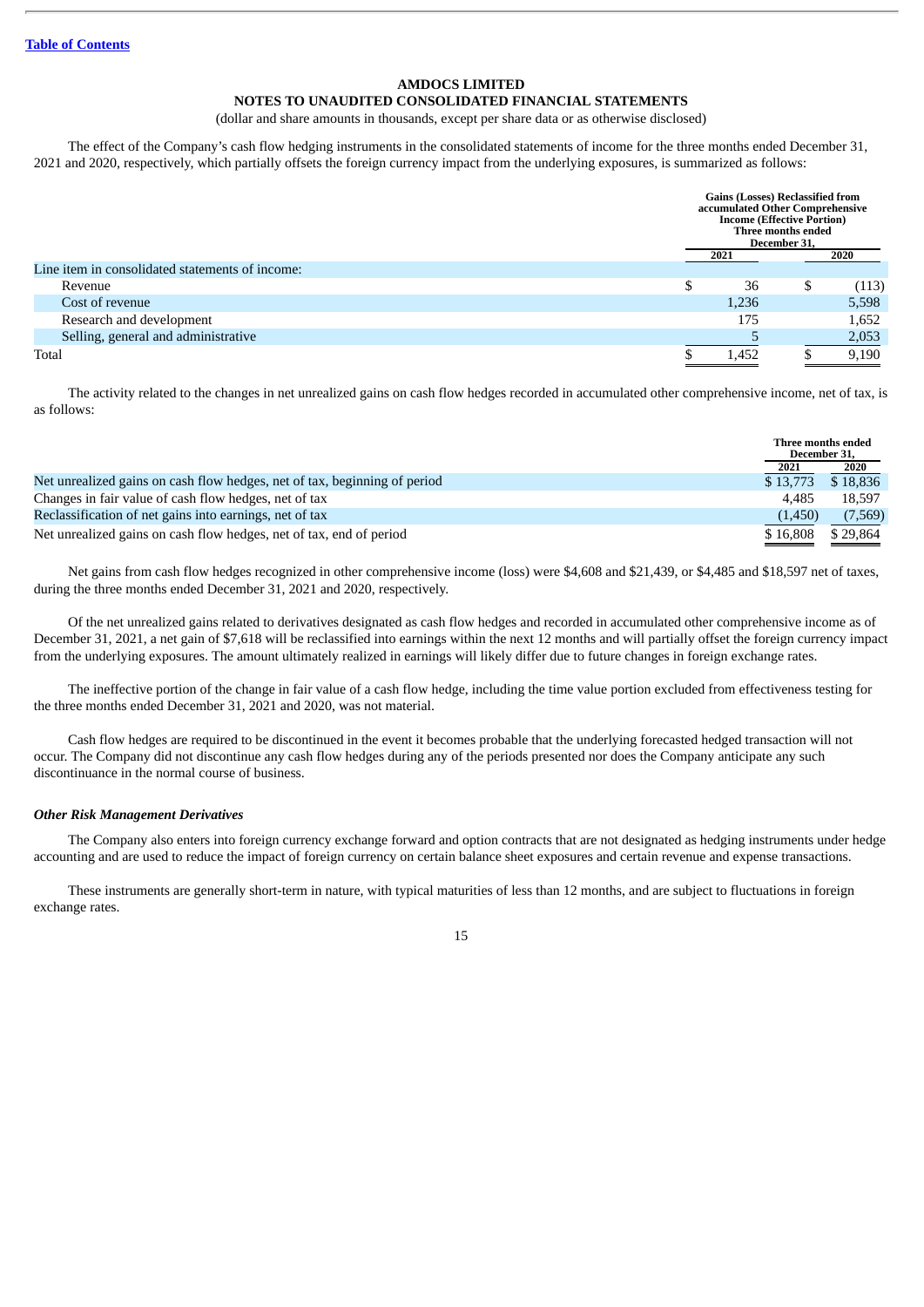# **NOTES TO UNAUDITED CONSOLIDATED FINANCIAL STATEMENTS**

(dollar and share amounts in thousands, except per share data or as otherwise disclosed)

The effect of the Company's derivative instruments not designated as hedging instruments in the consolidated statements of income for the three months ended December 31, 2021 and 2020, respectively, which partially offsets the foreign currency impact from the underlying exposure, is summarized as follows:

|                                                 | 2021    | Gains (Losses)<br><b>Recognized in Income</b><br>Three months ended<br>December 31,<br>2020 |
|-------------------------------------------------|---------|---------------------------------------------------------------------------------------------|
| Line item in consolidated statements of income: |         |                                                                                             |
| Cost of revenue                                 | \$1,830 | 5,341<br>SS.                                                                                |
| Research and development                        | 555     | 1,263                                                                                       |
| Selling, general and administrative             | 612     | 1,577                                                                                       |
| Interest and other expense, net                 | 4,252   | (4, 114)                                                                                    |
| Income taxes                                    | (489)   | (3,063)                                                                                     |
| Total                                           | \$6,760 | 1,004                                                                                       |

# **8. Accrued Expenses and Other Current Liabilities**

Accrued expenses and other current liabilities consist of the following:

|                                                |                      | As of                 |
|------------------------------------------------|----------------------|-----------------------|
|                                                | December 31,<br>2021 | September 30,<br>2021 |
| Ongoing accrued expenses                       | 195,991<br>S         | 206,905<br>S          |
| Project-related provisions                     | 128,185              | 125,612               |
| Taxes payable                                  | 34,393               | 34,717                |
| Dividends payable                              | 44,410               | 44,956                |
| Derivative instruments                         | 3,513                | 3,281                 |
| Other                                          | 176,639              | 196,832               |
| Accrued expenses and other current liabilities | 583,131              | 612,303               |

# **9. Income Taxes**

The provision (benefit) for income taxes for the following periods consisted of:

|              |          | Three months ended<br>December 31, |
|--------------|----------|------------------------------------|
|              | 2021     | 2020                               |
| Current      | \$29,839 | \$86,380                           |
| Deferred     | 4,143    | (25, 892)                          |
| Income taxes | \$33,982 | \$60,488                           |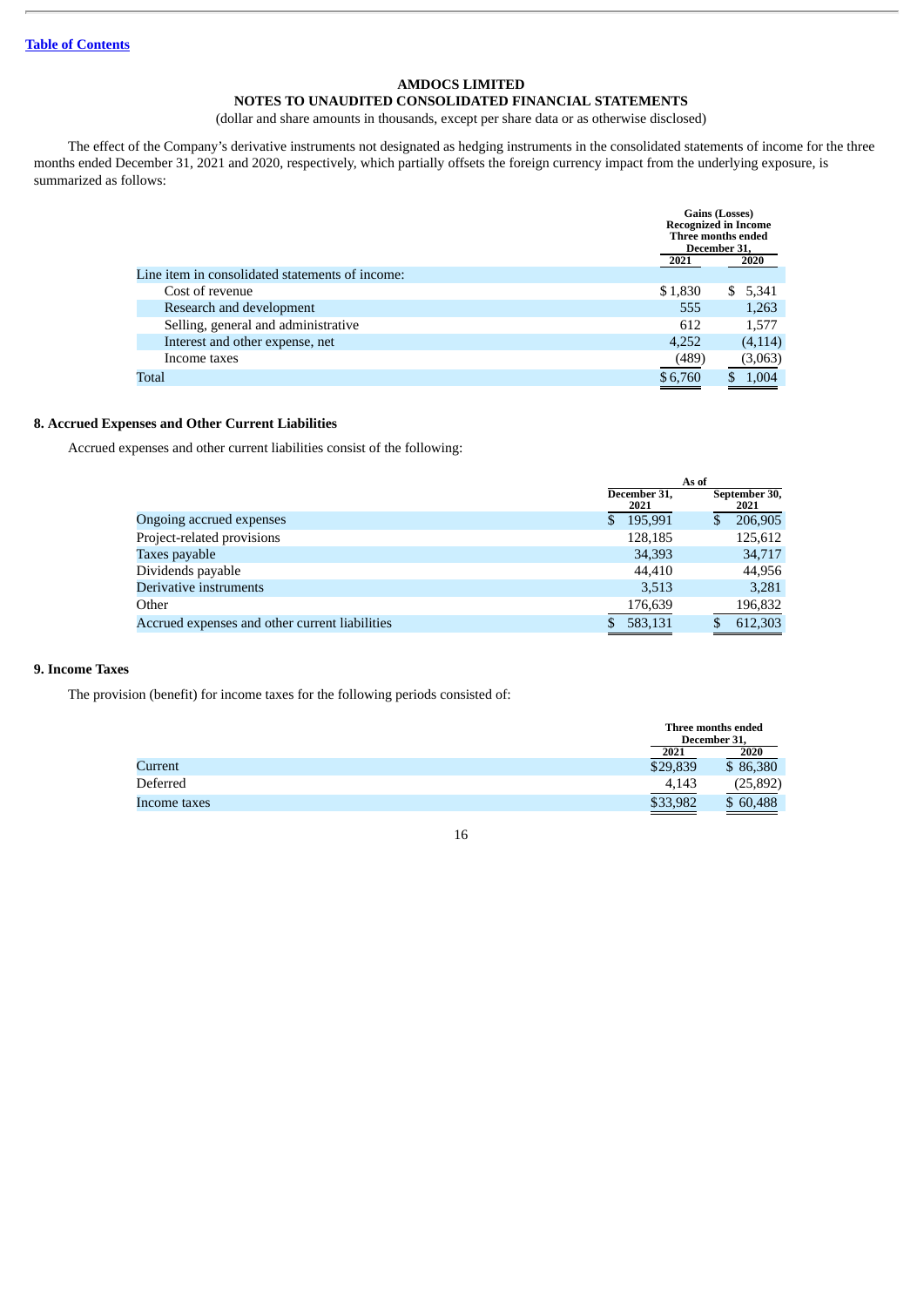#### **NOTES TO UNAUDITED CONSOLIDATED FINANCIAL STATEMENTS**

(dollar and share amounts in thousands, except per share data or as otherwise disclosed)

The Company's effective income tax rate varied from the statutory Guernsey tax rate as follows for the following periods:

|                                    |       | Three months ended<br>December 31, |
|------------------------------------|-------|------------------------------------|
|                                    | 2021  | 2020                               |
| <b>Statutory Guernsey tax rate</b> |       | $0\%$<br>$0\%$                     |
| Foreign taxes (1)                  | 20.3  | 16.8                               |
| Effective income tax rate          | 20.3% | 16.8%                              |

As a Guernsey company subject to a corporate tax rate of zero percent, the Company's overall effective tax rate is attributable to foreign taxes. The change in rate is primarily driven by discrete items in the respective period presented as outlined below.

#### *(1) Foreign taxes for the three months ended December 31, 2021:*

Foreign taxes in the three months ended December 31, 2021 included an expense of \$3,193 for the estimated additional tax charge as a result of the gain from sale of a business, see also Note 3.

Foreign taxes in the three months ended December 31, 2021 also included a benefit of \$3,263 relating to release of gross unrecognized tax benefits due to settlements of tax audits and expiration of the periods set forth in statutes of limitations in certain jurisdictions.

#### *(1) Foreign taxes for the three months ended December 31, 2020:*

Foreign taxes in the three months ended December 31, 2020 included an expense of \$39,596 for the estimated additional tax charge as a result of the gain from sale of a business, see also Note 3.

Foreign taxes in the three months ended December 31, 2020 also included a benefit of \$4,772 relating to release of gross unrecognized tax benefits due to expiration of the periods set forth in statutes of limitations in certain jurisdictions, and changes in facts and circumstances resulting in a change in measurement of certain positions.

As of December 31, 2021, deferred tax assets of \$64,929, derived primarily from tax credits, net capital and operating loss carry forwards related to some of the Company's subsidiaries, were offset by valuation allowances due to the uncertainty of realizing tax benefit for such credits and losses.

The total amount of gross unrecognized tax benefits, which includes interest and penalties, was \$202,038 as of December 31, 2021, all of which would affect the effective tax rate if realized.

As of December 31, 2021, the Company had accrued \$26,521 in income taxes payable for interest and penalties relating to unrecognized tax benefits.

The Company is currently under audit in several jurisdictions for the tax years 2007 and onwards. Timing of the resolution of audits is highly uncertain and therefore the Company generally cannot estimate the change in unrecognized tax benefits resulting from these audits within the next 12 months.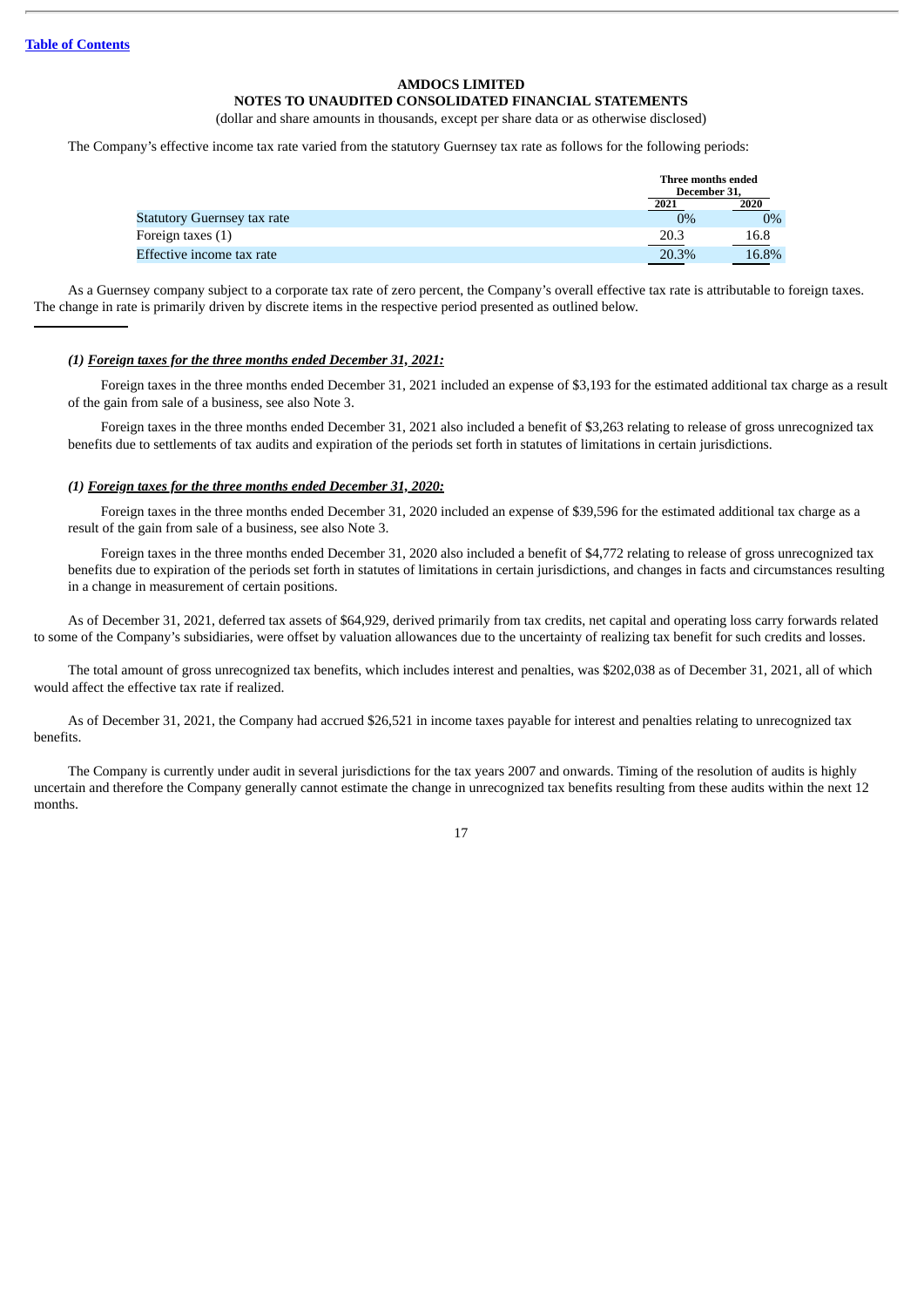# **NOTES TO UNAUDITED CONSOLIDATED FINANCIAL STATEMENTS**

(dollar and share amounts in thousands, except per share data or as otherwise disclosed)

# **10. Earnings Per Share**

The following table sets forth the computation of basic and diluted earnings per share:

|                                                                               | <b>Three months ended</b><br>December 31,<br>2021 | 2020      |
|-------------------------------------------------------------------------------|---------------------------------------------------|-----------|
| Numerator:                                                                    |                                                   |           |
| Net income                                                                    | \$133,602                                         | \$299,632 |
| Less-net income and dividends attributable to participating restricted shares | (1,735)                                           | (2,581)   |
| Numerator for basic earnings per common share                                 | \$131,867                                         | \$297,051 |
| Add-undistributed income allocated to participating restricted shares         | 1,153                                             | 2,211     |
| Less-undistributed income reallocated to participating restricted shares      | (1, 146)                                          | (2,204)   |
| Numerator for diluted earnings per common share                               | \$131,874                                         | \$297,058 |
| Denominator:                                                                  |                                                   |           |
| Weighted average number of shares outstanding—basic                           | 124,502                                           | 131,125   |
| Less-weighted average number of participating restricted shares               | (1,617)                                           | (1,130)   |
| Weighted average number of common shares—basic                                | 122,885                                           | 129,995   |
| Effect of dilutive stock options granted                                      | 802                                               | 458       |
| Weighted average number of common shares—diluted                              | 123,687                                           | 130,453   |
| Basic earnings per common share                                               | 1.07                                              | 2.29      |
| Diluted earnings per common share                                             | 1.07                                              | 2.28      |
|                                                                               |                                                   |           |

For the three months ended December 31, 2021 and 2020, 26 and 2,954 shares, respectively, on a weighted average basis, were attributable to antidilutive outstanding stock options. Shares attributable to antidilutive outstanding stock options were not included in the calculation of diluted earnings per share.

## **11. Repurchase of Shares**

From time to time, the Company's Board of Directors can adopt share repurchase plans authorizing the repurchase of the Company's outstanding ordinary shares. On May 12, 2021, the Company's Board of Directors adopted a share repurchase plan for the repurchase of up to \$1.0 billion of the Company's outstanding ordinary shares with no expiration date. The May 2021 plan permits the Company to purchase our ordinary shares in the open market or through privately negotiated transactions at times and prices that the Company considers appropriate. In the three months ended December 31, 2021, the Company repurchased 2,314 ordinary shares at an average price of \$73.85 per share (excluding broker and transaction fees). As of December 31, 2021, the Company had remaining authority to repurchase up to \$827,614 of its outstanding ordinary shares under the May 2021 plan.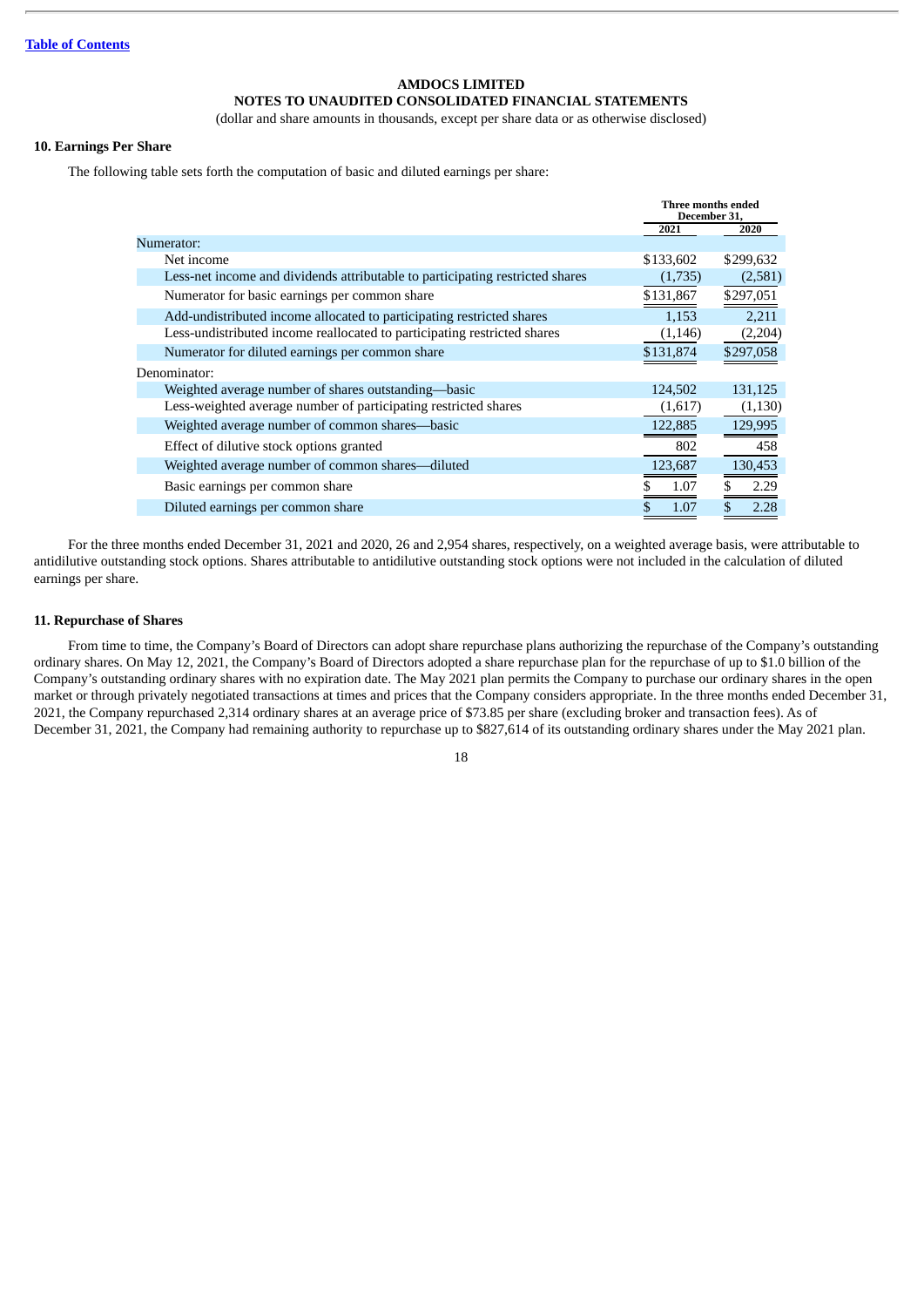# **NOTES TO UNAUDITED CONSOLIDATED FINANCIAL STATEMENTS**

(dollar and share amounts in thousands, except per share data or as otherwise disclosed)

#### **12. Financing Arrangements**

In December 2011, the Company entered into an unsecured \$500,000 five-year revolving credit facility with a syndicate of banks (the "Revolving Credit Facility"). In December 2014, December 2017 and March 2021, the Revolving Credit Facility was amended and restated to, among other things, extend the maturity date of the facility to December 2019, December 2022 and March 2026, respectively. As of December 31, 2021, the Company was in compliance with the financial covenants and had no outstanding borrowings under the Revolving Credit Facility.

In June 2020, the Company issued an aggregate principal amount of \$650,000 in Senior Notes that will mature in June 2030 and bear interest at a fixed rate of 2.538 percent per annum (the "Senior Notes"). The interest is payable semi-annually in June and December of each year, commencing in December 2020. The Company incurred issuance costs of \$6,121 in relation with the Senior Notes, which are being amortized to interest expenses over the term of the Senior Notes using the effective interest rate. The Senior Notes are senior unsecured obligations of the Company and rank equally in right of payment with all existing and future senior indebtedness of the Company, including any indebtedness the Company may incur from time to time under the Revolving Credit Facility.

The total interest expense recognized in connection with the Senior Notes for the three months ended December 31, 2021 was \$4,305. The accrued interest on the Senior Notes is included in accrued expenses and other current liabilities and was immaterial as of December 31, 2021. As of December 31, 2021, the noncurrent outstanding principal portion was \$650,000.

The total estimated fair value of the Senior Notes as of December 31, 2021 was \$648,317. The fair value was determined based on the closing trading price of Senior Notes as of December 31, 2021 and is deemed a Level 2 liability within the fair value measurement framework.

As of December 31, 2021, the Company had additional uncommitted lines of credit available for general corporate and other specific purposes and had outstanding letters of credit and bank guarantees from various banks totaling \$76,824. These were supported by a combination of the uncommitted lines of credit that the Company maintains with various banks.

#### **13. Stock Option and Incentive Plan**

In January 1998, the Company adopted the 1998 Stock Option and Incentive Plan, or Equity Incentive Plan, which provides for the grant of restricted stock awards, stock options and other equity-based awards to employees, officers, directors, and consultants. Since its adoption, the Equity Incentive Plan has been amended on several occasions to, among other things, increase the number of ordinary shares issuable under the Equity Incentive Plan. In January 2020, the maximum number of ordinary shares authorized to be granted under the Equity Incentive Plan was increased from 67,550 to 70,550. Awards granted under the Equity Incentive Plan generally vest over a period of three to four years subject to service based conditions or a combination of service and performance-based conditions and stock options have a term of ten years. Also, in accordance with the Equity Incentive Plan, options are issued at or above the market price at the time of grant.

During the three months ended December 31, 2021, the Company granted 798 restricted shares. The weighted average fair values associated with these grants were \$72.60 per restricted share.

Equity-based payments to employees, including grants of employee stock options, are recognized in the statements of income based on their fair values.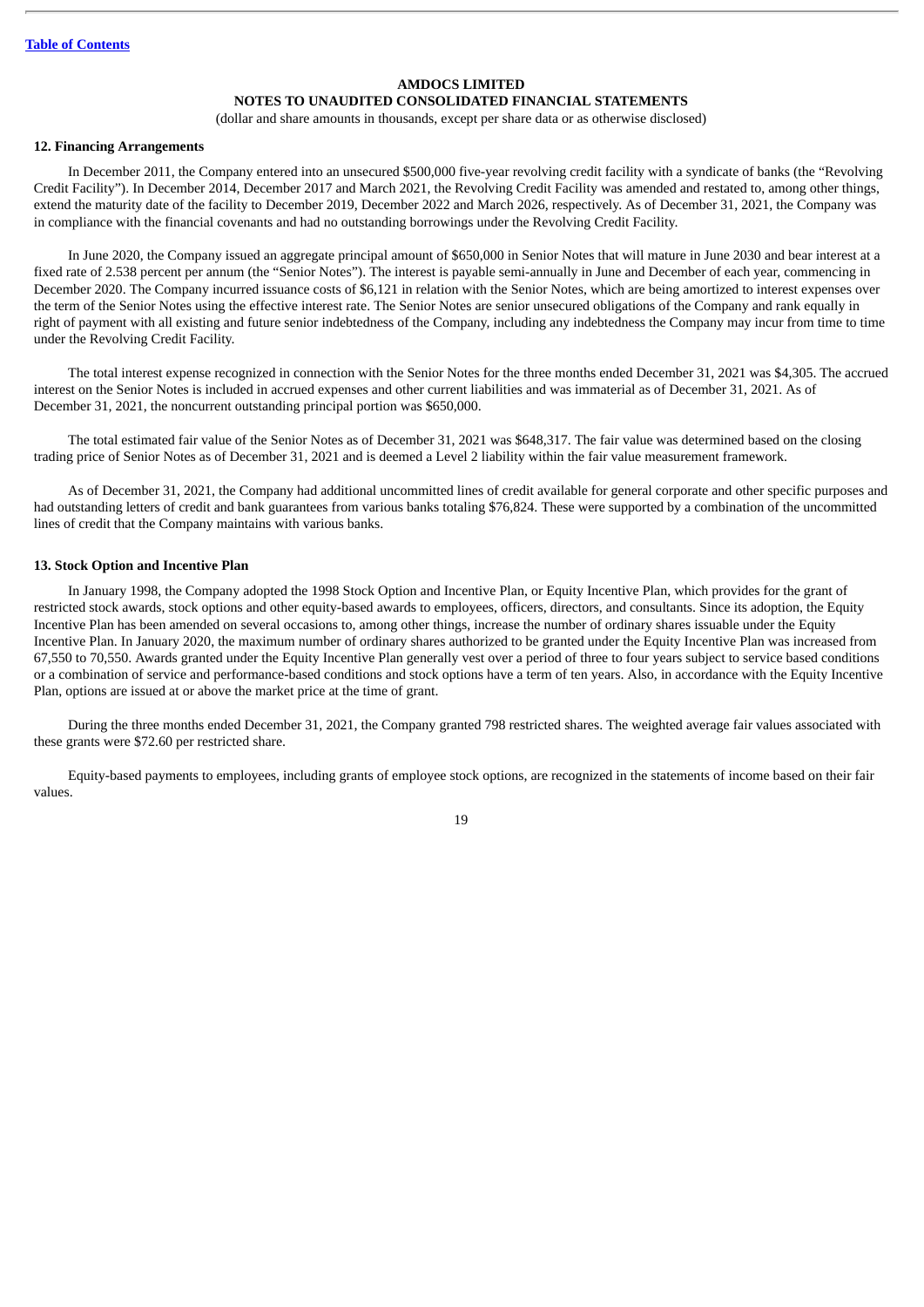# **NOTES TO UNAUDITED CONSOLIDATED FINANCIAL STATEMENTS**

(dollar and share amounts in thousands, except per share data or as otherwise disclosed)

Employee equity-based compensation pre-tax expense for the three months ended December 31, 2021 and 2020 was as follows:

|                                     | Three months ended<br>December 31. |          |
|-------------------------------------|------------------------------------|----------|
|                                     | 2021                               | 2020     |
| Cost of revenue                     | \$7.147                            | \$4,941  |
| Research and development            | 1.223                              | 832      |
| Selling, general and administrative | 8,371                              | 6,804    |
| Total                               | \$16,741                           | \$12,577 |
|                                     |                                    |          |

The Company recognizes compensation costs for its equity incentive grants using the graded vesting attribution method. As of December 31, 2021, there was \$79,803 of unrecognized compensation expense related to unvested stock options and unvested restricted shares which is expected to be recognized over a weighted average period of approximately one year, based on the vesting periods of the grants.

# **14. Dividends**

The Company's Board of Directors declared the following dividends during the three months ended December 31, 2021 and 2020:

| <b>Declaration Date</b> | <b>Dividends Per</b><br>Ordinary Share | <b>Record Date</b> | Total Amount | <b>Payment Date</b> |
|-------------------------|----------------------------------------|--------------------|--------------|---------------------|
| November 2, 2021        | 0.36                                   | December 31, 2021  | 44,410       | January 28, 2022    |
| November 10, 2020       | 0.3275                                 | December 31, 2020  | 42,850       | January 22, 2021    |

The amounts payable as a result of the November 2, 2021 and November 10, 2020 declarations were included in accrued expenses and other current liabilities as of December 31, 2021 and 2020, respectively.

On February 1, 2022 the Company's Board of Directors approved the next quarterly dividend payment and set March 31, 2022 as the record date for determining the shareholders entitled to receive the dividend, which is payable on April 29, 2022. On January 28, 2022, at the annual general meeting of shareholders, the Company's shareholders approved an increase in the rate of the quarterly cash dividend from \$0.36 per share to \$0.395 per share. As a result, the April 29, 2022 cash dividend will be paid at the increased rate of \$0.395 per share.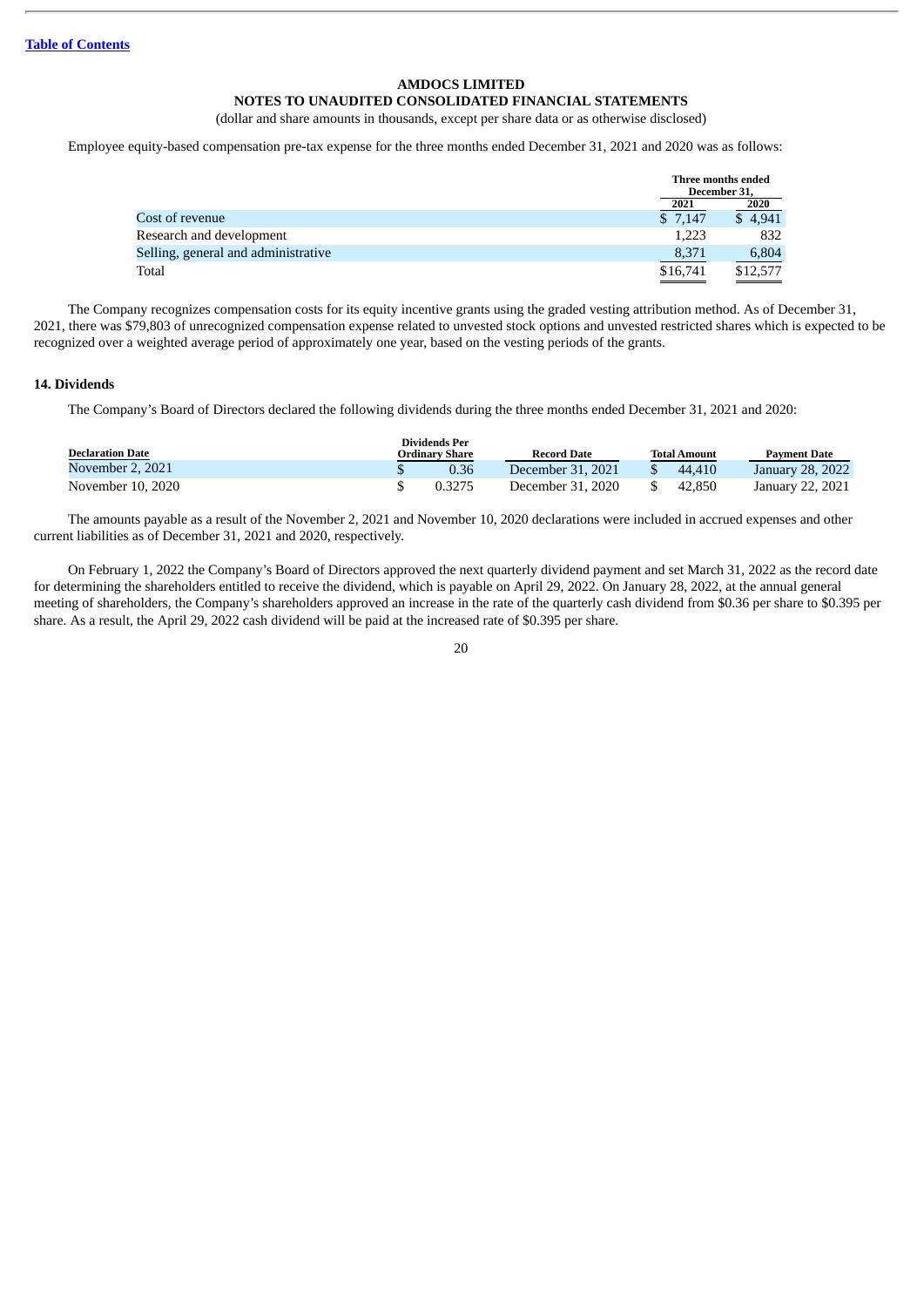# **NOTES TO UNAUDITED CONSOLIDATED FINANCIAL STATEMENTS**

(dollar and share amounts in thousands, except per share data or as otherwise disclosed)

# **15. Contingencies**

#### *Legal Proceedings*

The Company is involved in various legal claims and proceedings arising in the normal course of its business. The Company accrues for a loss contingency when it determines that it is probable, after consultation with counsel, that a liability has been incurred and the amount of such loss can be reasonably estimated. At this time, the Company believes that the results of any such contingencies, either individually or in the aggregate, will not have a material adverse effect on the Company's financial position, results of operations or cash flows.

Certain of the Company's subsidiaries are currently in a dispute with a state-owned telecom enterprise in Ecuador, which appears to have political aspects. The Company's counterparty has claimed monetary damages. The dispute is over contracts, under which the Company was providing certain services, which have been terminated by the counterparty in connection with such dispute and which are under scrutiny by certain local governmental authorities. The Company believes it has solid arguments and is vigorously defending its rights. To date, however, the Ecuadorian Courts have responded to such defense efforts, including motions alleging constitutional defects, in an inconsistent manner. While we have achieved some successes, the majority of the procedures are still ongoing. The Company is unable to reasonably estimate the ultimate outcome of the above dispute.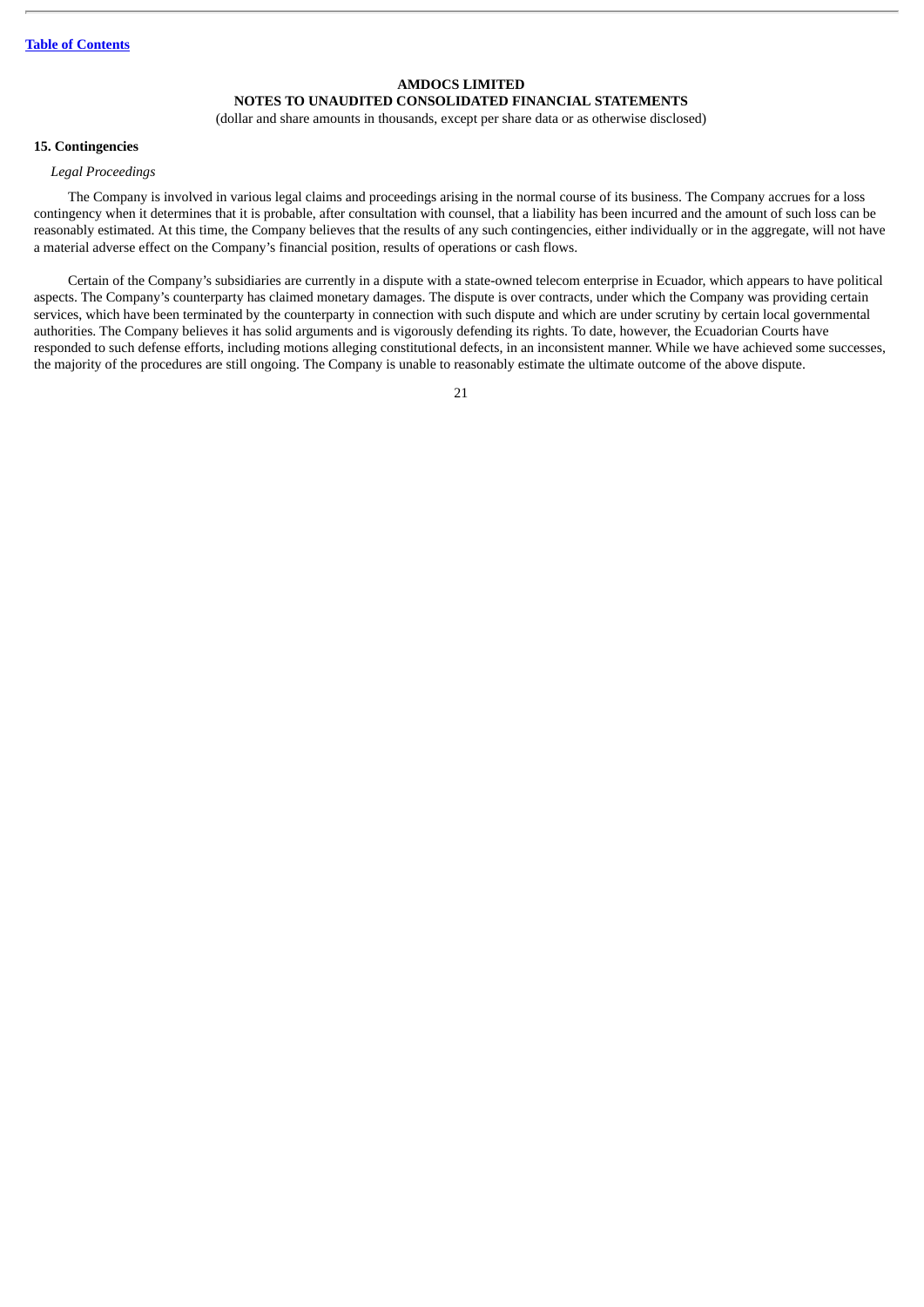# <span id="page-21-0"></span>**Item 2. Operating and Financial Review and Prospects**

# **Forward Looking Statements**

This section contains forward-looking statements (within the meaning of the United States federal securities laws) that involve substantial risks and uncertainties. You can identify these forward-looking statements by words such as "expect", "anticipate", "believe", "seek", "estimate", "project", "forecast", "continue", "potential", "should", "would", "could", intend and "may", and other words that convey uncertainty of future events or outcome. Statements that we make in this document that are not statements of historical fact also may be forward-looking statements. Forward-looking statements are not guarantees of future performance, and involve risks, uncertainties and assumptions that may cause our actual results to differ materially from the expectations that we describe in our forward-looking statements. There may be events in the future that we are not accurately able to predict, or over which we have no control. You should not place undue reliance on forward-looking statements. Although we may elect to update forward-looking statements in the future, we disclaim any obligation to do so, even if our assumptions and projections change, except where applicable law may otherwise require us to do so. Readers should not rely on those forward-looking statements as representing our views as of any date subsequent to the date of this report.

Important factors that may affect these projections or expectations include, but are not limited to: changes in the overall economy; the duration and severity of the COVID-19 (coronavirus) pandemic, and its impact on the global economy; changes in competition in markets in which we operate; changes in the demand for our products and services; consolidation within the industries in which our customers operate; our ability to derive revenues in the future from our current research and development efforts; the loss of a significant customer; changes in the telecommunications regulatory environment; changes in technology that impact both the markets we serve and the types of products and services we offer; financial difficulties of our customers; losses of key personnel; difficulties in completing or integrating acquisitions; litigation and regulatory proceedings; and acts of war or terrorism. For a discussion of these and other important factors and other risks including the COVID-19 risk, please read the information set forth under the caption "Risk Factors" in our Annual Report on Form 20-F for fiscal year 2021, filed on December 9, 2021 with the U.S. Securities and Exchange Commission.

#### **Overview of Business and Trend Information**

Amdocs is a leading provider of software and services for more than 350 communications, Pay TV, entertainment and media industry and other service providers in developed countries and emerging markets. Amdocs also holds relationships with hundreds of content owners and distributors around the globe. Our software and services, which we develop, implement and manage, are designed to meet the business imperatives of our customers and help them modernize, automate and digitize their business in the cloud. Our offerings enable service providers to efficiently and cost-effectively engage their customers, introduce new products and services, automate service and network operations, monetize connectivity and content, support new business models and generally enhance their understanding of their customers.

We believe the demand for our solutions is driven by our clients' continued migration to the cloud, deployment of 5G networks and transformation into digital service providers to provide wireless access services, content and applications (apps) on any device through digital and non-digital channels. Regardless of whether service providers are bringing their first offerings to market, scaling for growth, consolidating systems or transforming the way they do business, we believe that they seek to differentiate themselves by delivering a customer experience that is simple, personal, contextual and valuable at every point of engagement and across all channels.

Our offerings, grouped by technology capabilities such as commerce and care, catalog management, monetization, subscription management, IoT, AI, service and network automation and network deployment and optimization, are designed to meet the challenges facing our customers as they roll out 5G networks, migrate to the cloud and transform into digital service providers within the framework of a hybrid IT environment, which requires them to rapidly introduce new cloud-native applications while still operating legacy systems. They enable modular expansion as a service provider evolves, ensuring low-cost and reduced-risk implementations, while their microservices-based architecture enables the rapid deployment of complex applications as suites of independently deployable services that can be frequently upgraded via DevOps. Our comprehensive line of services is designed to address every stage of a service provider's lifecycle. They include consulting, delivery, quality engineering, operations, systems integration, mobile network services, experience design and content services. Our managed services provide multi-year, flexible and tailored business processes and applications services, including application development, modernization and maintenance, IT and infrastructure services, testing and professional services that are designed to assist customers in the selection, implementation, operation, management and maintenance of their IT systems.

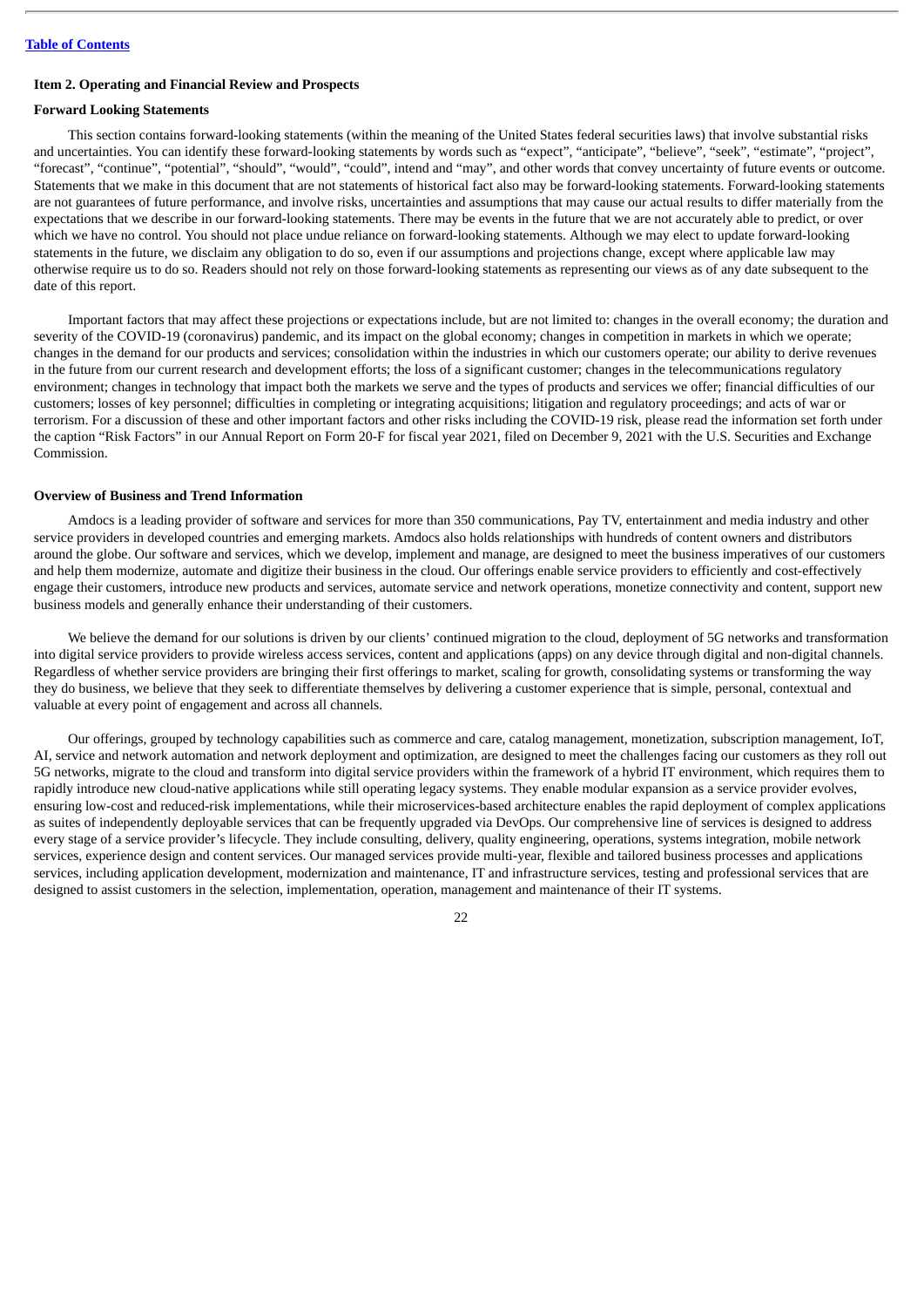## **Table of [Contents](#page-1-0)**

We conduct our business globally, and as a result we are subject to the effects of global economic conditions and, in particular, market conditions in the communications and media industry. In the three months ended December 31, 2021, customers in North America accounted for 67.5% of our revenue, while customers in Europe and the rest of the world accounted for 12.9% and 19.6%, respectively. We maintain and support development facilities in Brazil, Canada, Cyprus, India, Ireland, Israel, Mexico, the Philippines, the UK and the United States.

We derive our revenue principally from:

- the initial sales of licenses to use our products and related services, including modification, implementation, integration and customization services,
- providing managed services in our domain expertise and other related services, and
- recurring revenue from ongoing support, maintenance and enhancements provided to our customers, and from incremental license fees resulting from increases in a customer's business volume.

Our results of operations are affected by general economic conditions and the level of economic activity in the industries and markets that we serve. The current COVID-19 pandemic, including its novel strains, has increased that level of volatility and uncertainty globally and has created economic disruption. While the extent of the impact of the COVID-19 pandemic on our business remains uncertain and the rate and pace of recovery has differed by geography and industry, we are currently performing on our obligations while implementing some modifications, including, among others, travel restrictions and moving our employees to work from home or hybrid home-office arrangements where permissible, while prioritizing the well-being of our employees. Despite operating under the pandemic global restrictions, we are able to continue to seamlessly operate our customers' mission-critical systems without interruption.

In addition, as a result of the business disruption caused by the COVID-19 pandemic, we cannot predict all possible scenarios and our outlook maybe impacted materially as our customers continue to evaluate their strategic business priorities and future pace of investments. We are actively monitoring the pandemic and managing our business to respond to the impact of COVID-19. In addition, foreign exchange rates fluctuation may continue to present challenges in future periods should significant increases in volatility in foreign exchange markets occur. Although we try to mitigate the foreign currency exchange rates impact on our results through our hedging policy, we cannot assure that we will be able to effectively limit all of our exposure.

*Revenue Recognition*, we recognize revenue under the five-step methodology required under ASC 606, which requires us to identify the contract with the customer, identify the performance obligations in the contract, determine the transaction price, allocate the transaction price to the performance obligations identified, and recognize revenue when (or as) each performance obligation is satisfied.

As a significant portion of our revenue is satisfied over time as work progresses, the annual and quarterly operating results may be affected by the size and timing of the initiation of customer projects as well as our progress in completing such projects.

For our primary revenue categories, related performance obligations, and associated recognition patterns please see Note 4 to our consolidated financial statements.

Revenue generated in connection with managed services arrangements is a significant part of our business, generating substantial, long-term recurring revenue streams and cash flow. Managed services arrangements include management of data center operations and IT infrastructure, application management and ongoing support, management of end-to-end business processes, and managed transformation that includes both a transformation project as well as taking over managed services responsibility. Revenue from managed services arrangements accounted for approximately \$659.7 million and \$623.7 million in the three months ended December 31, 2021 and 2020, respectively. Managed services engagements can be less profitable in their early stages; however, margins tend to improve over time, and this improvement is seen more rapidly in the initial period of an engagement, as we derive benefit from the operational efficiencies and from changes in the geographical mix of our resources.

# **Recent Accounting Standards**

Please see Note 2 to our consolidated financial statements.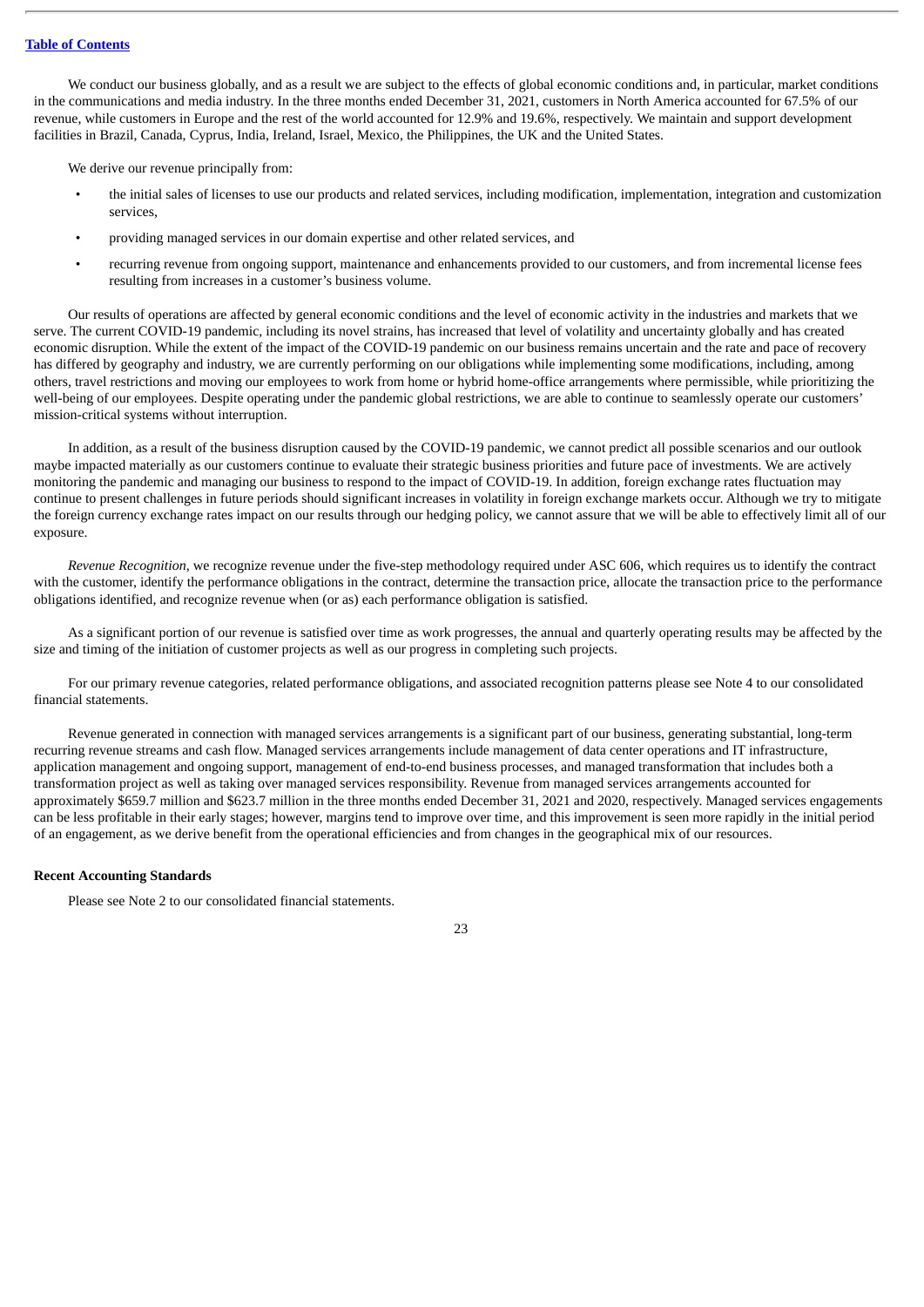# **Results of Operations**

The following table sets forth for the three months ended December 31, 2021 and 2020, certain items in our consolidated statements of income reflected as a percentage of revenue (figures may not sum because of rounding):

|                                                       |       | Three months ended<br>December 31, |  |
|-------------------------------------------------------|-------|------------------------------------|--|
|                                                       | 2021  | 2020                               |  |
| Revenue                                               | 100%  | 100%                               |  |
| Operating expenses:                                   |       |                                    |  |
| Cost of revenue                                       | 64.9  | 67.1                               |  |
| Research and development                              | 7.4   | 7.0                                |  |
| Selling, general and administrative                   | 11.6  | 11.2                               |  |
| Amortization of purchased intangible assets and other | 1.6   | 1.8                                |  |
|                                                       | 85.5  | 87.1                               |  |
| Operating income                                      | 14.5  | 12.9                               |  |
| Interest and other expense, net                       | (0.2) | (0.6)                              |  |
| Gain from sale of a business                          | 0.9   | 20.8                               |  |
| Income before income taxes                            | 15.2  | 33.1                               |  |
| Income taxes                                          | 3.1   | 5.6                                |  |
| Net income                                            | 12.1% | 27.6%                              |  |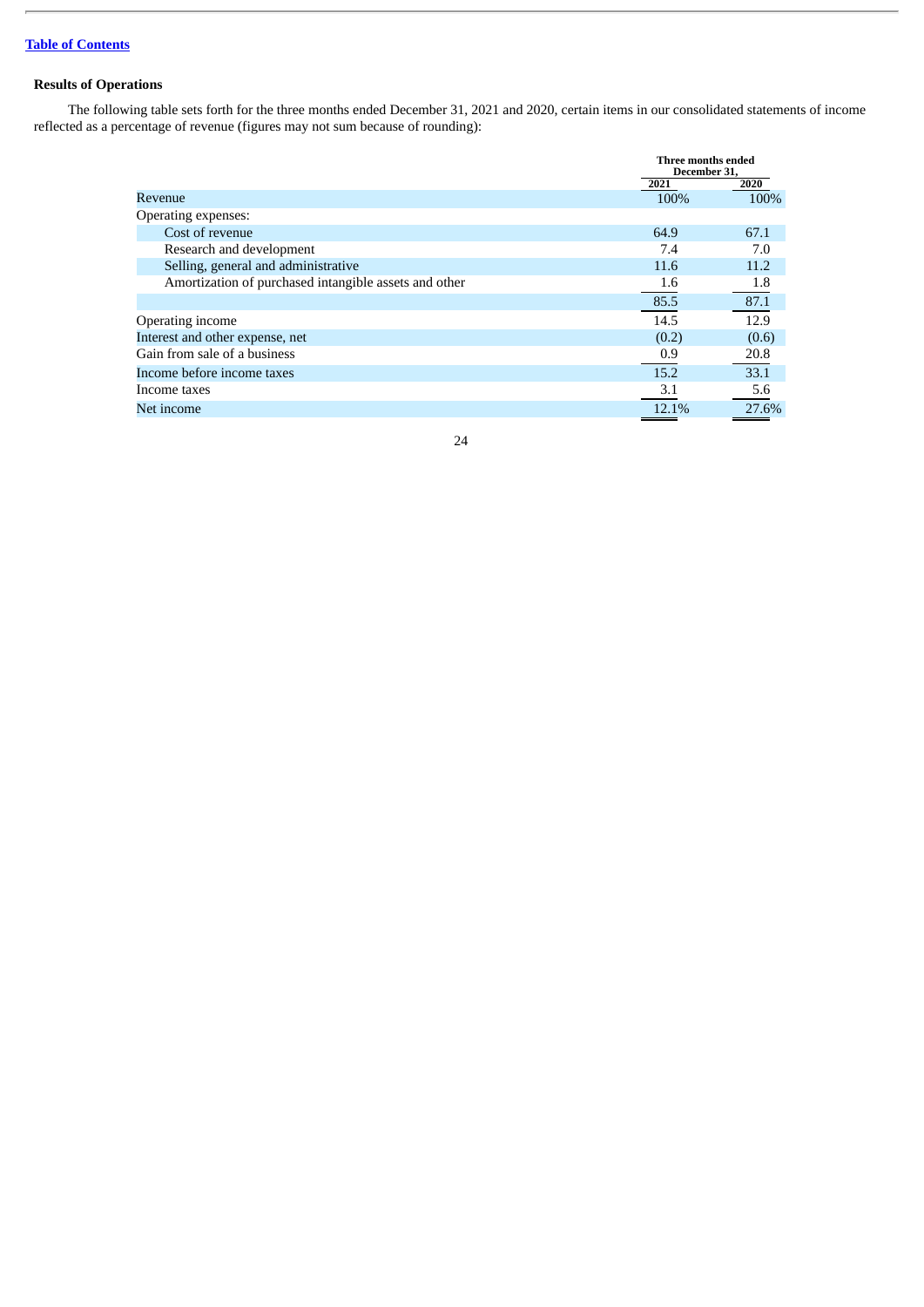## **Table of [Contents](#page-1-0)**

## **Three Months Ended December 31, 2021 and 2020**

The following is a tabular presentation of our results of operations for the three months ended December 31, 2021 compared to the three months ended December 31, 2020. Following the table is a discussion and analysis of our business and results of operations for such periods.

|                                                       | Three months ended<br>December 31, |                | (Decrease) Increase |            |
|-------------------------------------------------------|------------------------------------|----------------|---------------------|------------|
|                                                       | 2021                               | 2020           | <b>Amount</b>       | %          |
|                                                       |                                    | (in thousands) |                     |            |
| Revenue                                               | \$1,104,632                        | \$1,086,343    | \$<br>18,289        | 1.7%       |
| Operating expenses:                                   |                                    |                |                     |            |
| Cost of revenue                                       | 716,718                            | 728,716        | (11,998)            | (1.6)      |
| Research and development                              | 81,945                             | 75,669         | 6,276               | 8.3        |
| Selling, general and administrative                   | 128,076                            | 121,888        | 6,188               | 5.1        |
| Amortization of purchased intangible assets and other | 17,747                             | 19,870         | (2, 123)            | (10.7)     |
|                                                       | 944,486                            | 946,143        | (1,657)             | (0.2)      |
| Operating income                                      | 160,146                            | 140,200        | 19,946              | 14.2       |
| Interest and other expense, net                       | (2,562)                            | (6,490)        | 3,928               | (60.5)     |
| Gain from sale of a business                          | 10,000                             | 226,410        | (216, 410)          | (95.6)     |
| Income before income taxes                            | 167,584                            | 360,120        | (192, 536)          | (53.5)     |
| Income taxes                                          | 33,982                             | 60,488         | (26, 506)           | (43.8)     |
| Net income                                            | 133,602                            | 299,632        | \$(166,031)         | $(55.4)\%$ |

*Revenue.* Revenue increased by \$18.3 million, or 1.7%, to \$1,104.6 million in the three months ended December 31, 2021, from \$1,086.3 million in the three months ended December 31, 2020. The increase in revenue was attributable to an increase in managed services arrangements and transformation activities in North America and was partially offset by a decrease in revenue as a result of the divestiture of OpenMarket completed during the three months ended December 31, 2020. Revenue for the three months ended December 31, 2021, increased by 2.0% compared to the three months ended December 31, 2020, excluding approximately 0.3% negative foreign exchange fluctuations impact.

In the three months ended December 31, 2021, revenue from customers in North America, Europe and the rest of the world accounted for 67.5%, 12.9% and 19.6%, respectively, of total revenue, compared to 64.8%, 15.8% and 19.4%, respectively, the three months ended December 31, 2020. The increase in revenue from customers in North America was primarily attributable to higher revenue from managed services arrangements from key customers in North America which was partially offset by the divestiture of OpenMarket completed on December 31, 2020.

Revenue from customers in Europe decreased during the three months ended December 31, 2021, primarily as a result of the divestiture of OpenMarket completed on December 31, 2020, as well as the impact of negative foreign exchange fluctuation.

Revenue from customers in the rest of the world in Asia-Pacific increased in the three months ended December 31, 2021. The increase was attributable to wide number of existing and new customers and activities within this region partially offset by the activities in other regions within the rest of the world.

*Cost of Revenue*. Cost of revenue consists primarily of costs associated with providing services to customers, including compensation expense and costs of third-party products, as well as fee and royalty payments to software suppliers. Cost of revenue decreased by \$12.0 million, or 1.6%, to \$716.7 million in the three months ended December 31, 2021, from \$728.7 million in the three months ended December 31, 2020. The Cost of revenue as a percentage of revenue, decreased to 64.9% in the three months ended December 31, 2021, from 67.1% in in the three months ended December 31, 2020. This decrease in cost of revenue as a percentage of revenue was attributable to operational excellence initiatives through automation and new methodologies, the divestiture of OpenMarket completed on December 31, 2020, as OpenMarket's cost of revenue as a percentage of revenue was higher than the Company average and the impact of changes of certain acquisition-related liabilities measured at fair value recognized in the three months ended December 31, 2021 and December 31, 2020. Our Cost of Revenue decrease was partially offset by negative foreign exchange impacts.

*Research and Development*. Research and development expense is primarily comprised of compensation expense. Research and development expense increased by \$6.3 million, or 8.3%, to \$81.9 million in the three months ended December 31, 2021, from \$75.7 million in the three months ended December 31, 2020. Research and development expense increased as a percentage of revenue from 7.0% in the three months ended December 31, 2020, to 7.4% in the three months ended December 31, 2021, as we accelerated our investment in our cloud offerings, 5G and network related innovation and further developing our digital offerings. Our research and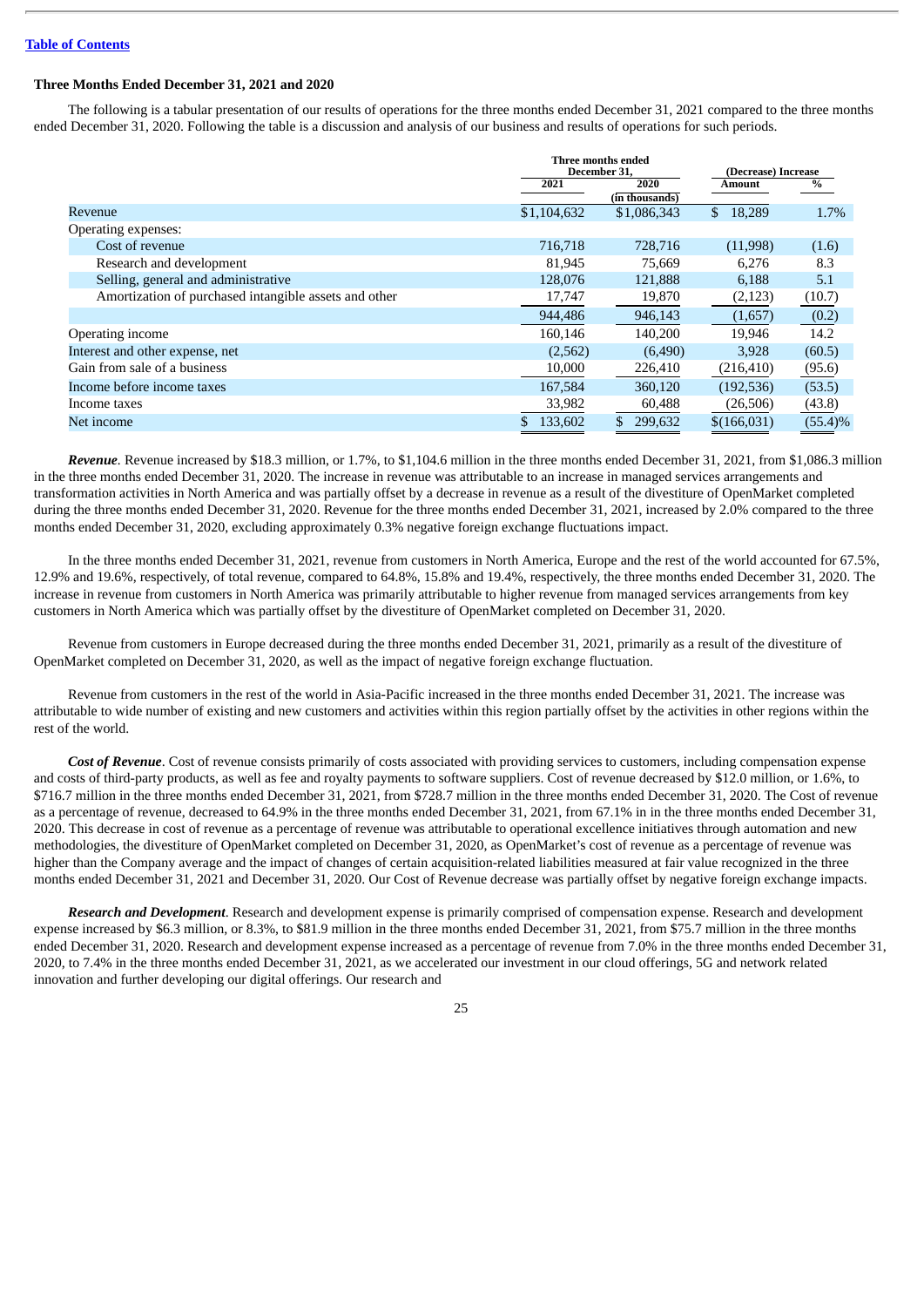development efforts are a key element of our strategy and are essential to our success, and we intend to maintain our commitment to research and development. However, increase or decrease in our revenue would not necessarily result in a proportional increase or decrease in the levels of our research and development expenditures, which could affect our operating margin.

*Selling, General and Administrative*. Selling, general and administrative expense, which is primarily comprised of compensation expense, increased by \$6.2 million, or 5.1%, to \$128.1 million in the three months ended December 31, 2021, from \$121.9 million in the three months ended December 31, 2020. Selling, general and administrative expense increased as a percentage of revenue from 11.2% in the three months ended December 31, 2020, to 11.6% in the three months ended December 31, 2021. The increase was primarily attributable to sales and marketing efforts, which were partially offset by decrease in the account receivable allowances. Selling, general and administrative expense may fluctuate from time to time, depending upon such factors as changes in our workforce and sales efforts and the results of any operational efficiency programs that we may undertake.

*Amortization of Purchased Intangible Assets and Other.* Amortization of purchased intangible assets and other in the three months ended December 31, 2021, decreased by \$2.1 million, or 10.7% to \$17.7 million from \$19.9 million in the three months ended December 31, 2020. The decrease in amortization of purchased intangible assets and other was primarily attributable to a completion of amortization of previously purchased intangible assets, partially offset by an increase in amortization of intangible assets due to recently completed acquisitions.

*Operating Income*. Operating income increased by \$19.9 million, or 14.2%, in the three months ended December 31, 2021, to \$160.1 million, or 14.5% of revenue, from \$140.2 million, or 12.9% of revenue, in the three months ended December 31, 2020. The increase in operating income was attributable primarily to the increase in operational excellence initiatives, the divestiture of OpenMarket completed on December 31, 2020 as well as to changes in certain acquisition-related liabilities measured at fair value, partially offset by increase in research and development expense and increase in selling, general and administrative expense. Our operating income was negatively affected by foreign exchange impacts.

*Interest and Other Expense, Net.* Interest and other expense, net, changed from a net expense of \$6.5 million in the three months ended December 31, 2020 to a net expense of \$2.6 million in the three months ended December 31, 2021. The decrease in interest and other expense, net, was primarily attributable to changes of minority equity investments measured at fair value in the three months ended in December 2021, partially offset by foreign exchange impacts.

*Gain from sale of a business.* Gain from sale of a business, in the three months ended December 31, 2021, decreased by \$216.4 million, or 95.6% to \$10.0 million from \$226.4 million in the three months ended December 31, 2020. Please see Note 3 to our consolidated financial statements.

*Income Taxes*. Income taxes for the three months ended December 31, 2021 were \$34.0 million on pre-tax income of \$167.6 million, resulting in an effective tax rate of 20.3%, compared to 16.8% in the three months ended December 31, 2020. Our effective tax rate may fluctuate between periods as a result of discrete items that may affect a particular period. Please see Note 9 to our consolidated financial statements.

*Net Income*. Net income decreased by \$166.0 million, or 55.4%, to \$133.6 million in the three months ended December 31, 2021, from \$299.6 million in the three months ended December 31, 2020. The decrease in net income was primarily attributable to the gain from sale of a business, net of tax, which was recorded in the three months ended December 31, 2020.

*Diluted Earnings Per Share.* Diluted earnings per share decreased by \$1.21, or 53.1%, to \$1.07 in the three months ended December 31, 2021, from \$2.28 in the three months ended December 31, 2020. The decrease in diluted earnings per share was primarily attributable to the gain from sale of a business, net of tax, which increased the diluted earnings per share by \$0.06 and \$1.42 for the three months ended December 31, 2021 and 2020, respectively. The decrease was partially offset by the decrease in the diluted weighted average number of shares outstanding, which resulted from share repurchases. Please see also Note 10 to our consolidated financial statements.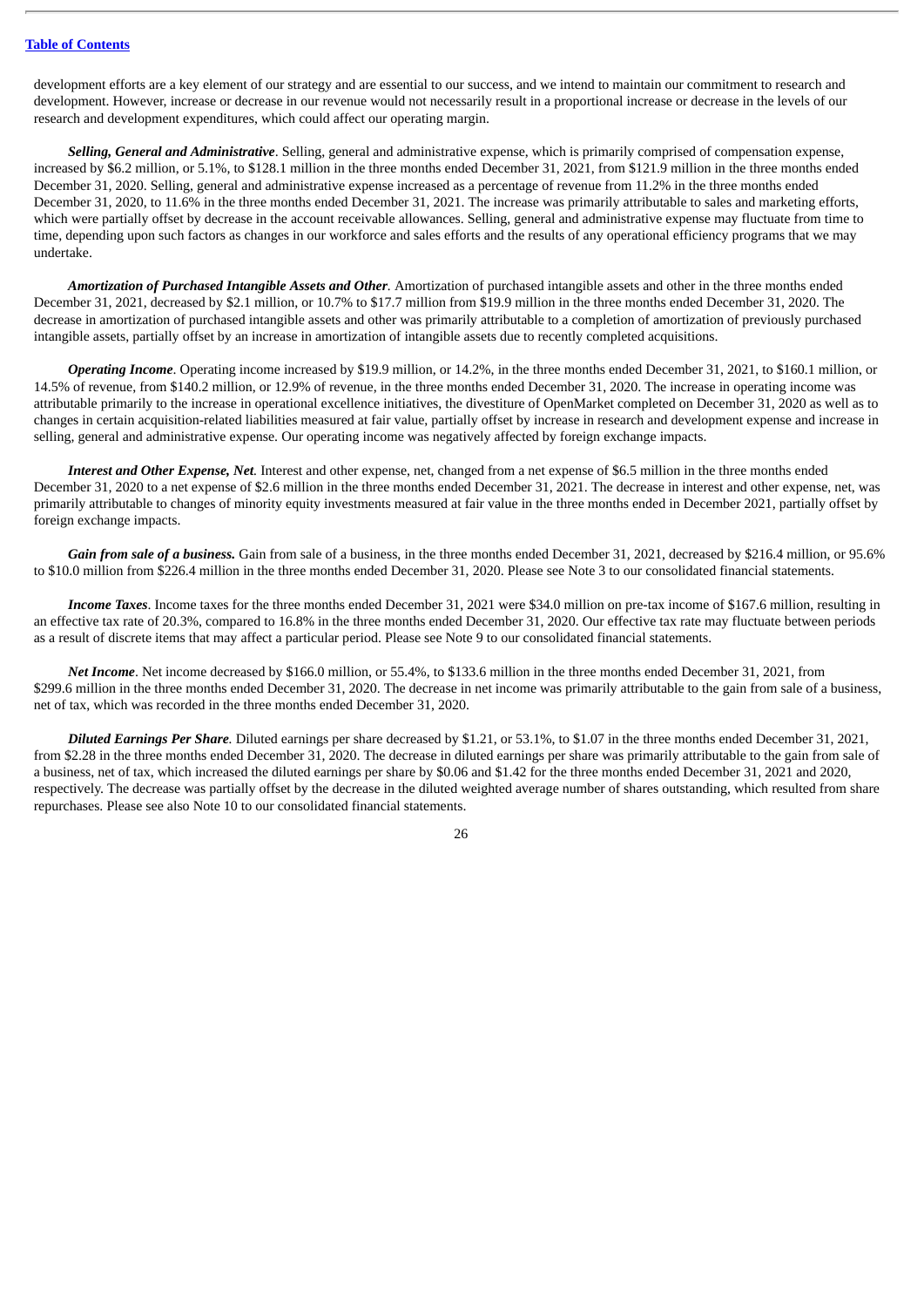#### *Liquidity and Capital Resources*

*Cash, Cash Equivalents and Short-Term Interest-Bearing Investments.* Cash, cash equivalents and short-term interest-bearing investments, totaled \$868.8 million as of December 31, 2021, compared to \$965.6 million as of September 30, 2021. The decrease was mainly attributable to \$170.9 million repurchase of our ordinary shares pursuant to our repurchase program, \$57.2 million for capital expenditures, net, \$45.0 million of cash dividend payment, \$23.9 million payments for business acquisitions, partially offset by \$204.1 million positive cash flow from operating activities, reflecting healthy cash collections, and \$6.0 million of proceeds from stock option exercises. Net cash provided by operating activities amounted to \$204.1 million and \$416.5 million in the three months ended December 31, 2021 and 2020, respectively.

Our free cash flow for the three months ended December 31, 2021 was \$146.9 million and is calculated as net cash provided by operating activities of \$204.1 million for the period less \$57.2 million for capital expenditures, net (which included capital expenditures of \$29.3 million as part of our investment in our new campus in Israel).

Free cash flow is a non-GAAP financial measure and is not prepared in accordance with, and is not an alternative for, generally accepted accounting principles and may be different from non-GAAP financial measures with similar names used by other companies. Non-GAAP measures such as free cash should only be reviewed in conjunction with the corresponding GAAP measures. We believe that free cash flow, when used in conjunction with the corresponding GAAP measure provides useful information to investors and management relating to the amount of cash generated by the Company's business operations.

We believe that our current cash balances, cash generated from operations, our current lines of credit, loans, Senior Notes and our ability to access capital markets will provide sufficient resources to meet our operational needs, fund the construction of the new campus in Israel, loan and debt repayment needs, fund share repurchases and the payment of cash dividends for at least the next twelve months.

We have short-term interest-bearing investments comprised of marketable securities and bank deposits. We classify all of our marketable securities as available-for-sale securities. Such marketable securities consist primarily of money market funds, corporate bonds and U.S government securities, which are stated at market value. We believe we have conservative investment policy guidelines. Our interest-bearing investments are stated at fair value with the unrealized gains or losses reported as a separate component of accumulated other comprehensive income, net of tax, unless a security is impaired due to a credit loss, in which case the loss is recorded in the consolidated statements of income. Our interest-bearing investments are priced by pricing vendors and are classified as Level 1 or Level 2 investments, since these vendors either provide a quoted market price in an active market or use other observable inputs to price these securities. During the three months ended December 31, 2021 and 2020, we did not recognize any credit losses. Please see Notes 5 and 6 to the consolidated financial statements.

Revolving Credit Facility, Loans, Senior Notes, Letters of Credit, Guarantees and Contractual Obligations. In December 2011, we entered into the unsecured \$500.0 million Revolving Credit Facility. In December 2014, December 2017 and March 2021, the Revolving Credit Facility was amended and restated to, among other things, extend the maturity date of the facility to December 2019, December 2022 and March 2026, respectively. As of December 31, 2021, we were in compliance with the financial covenants and had no outstanding borrowing under the Revolving Credit Facility.

In June 2020, we issued an aggregate principal amount of \$650.0 million in Senior Notes that will mature in June 2030 and bear interest at a fixed rate of 2.538 percent per annum (the "Senior Notes"). The interest is payable semi-annually in June and December of each year, commencing in December 2020. We incurred issuance costs of \$6.1 million in relation to the Senior Notes, which are being amortized to interest expenses over the term of the Senior Notes using the effective interest rate. The Senior Notes are our senior unsecured obligations and rank equally in right of payment with all of our existing and future senior indebtedness, including any indebtedness we may incur from time to time under the Revolving Credit Facility. As of December 31, 2021, the noncurrent outstanding principal portion was \$650.0 million, please see Note 12 to our consolidated financial statements.

As of December 31, 2021, we had additional uncommitted lines of credit available for general corporate and other specific purposes and had outstanding letters of credit and bank guarantees from various banks totaling \$76.8 million. These were supported by a combination of the uncommitted lines of credit that we maintain with various banks.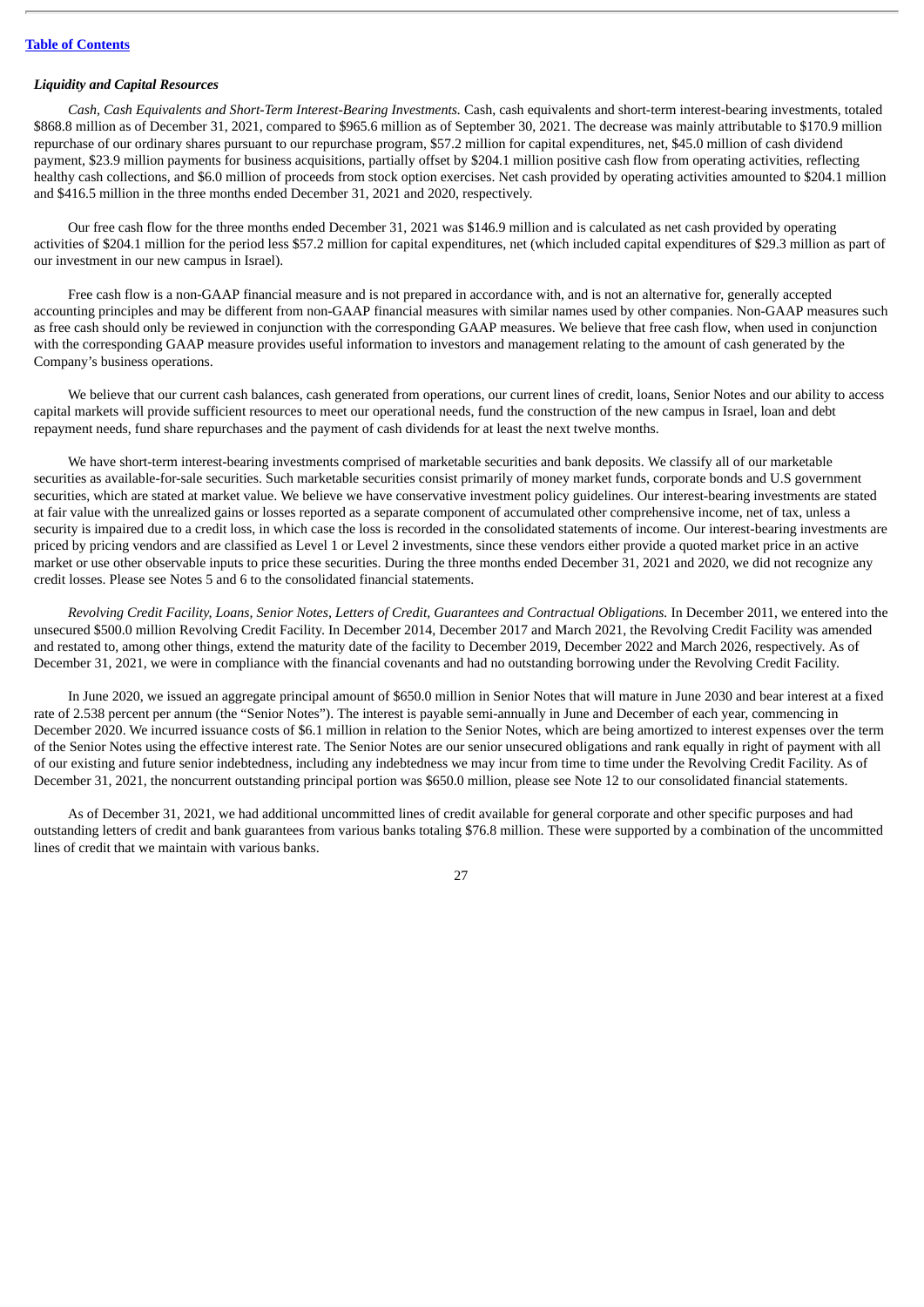## **Table of [Contents](#page-1-0)**

We have contractual obligations for Long-term and Short-term debt and accrued interests, our non-cancelable operating leases, purchase obligations, pension funding and unrecognized tax benefits, the total net investment related to the construction of the new campus in Israel, summarized in the disclosure of contractual obligations set forth in our Annual Report on Form 20-F for the fiscal year ended September 30, 2021, filed on December 9, 2021 with the SEC. Since September 30, 2021, there have been no material changes in our aggregate contractual obligations mentioned above.

*Capital Expenditures.* Generally, 80% to 90% of our capital expenditures (excluding the investment in our new campus in Israel) consist of purchases of computer equipment, and the remainder is attributable mainly to leasehold improvements. Our capital expenditures were approximately \$57.2 million in the three months ended December 31, 2021 and were mainly attributable to investments in our operating facilities and our development centers around the world (including the investment in our new campus in Israel).

The total net investment we expect to make in connection with the construction of the new campus is estimated to be up to \$350 million over a period of five years, starting with fiscal year 2018, out of which approximately \$96 million was incurred in fiscal year 2018 by both us and our partner Union at equal portions (i.e. our net investment was approximately \$48 million), \$7 million was incurred by us in fiscal year 2019 (which is net of proceed of \$9.7 million relating to the refund of betterment levy), \$63 million was incurred by us in fiscal year 2020 and \$101 million was incurred by us in fiscal year 2021. We expect to incur approximately \$131 million in fiscal year 2022 and complete and start occupying our campus during the later part of fiscal year 2022.

*Share Repurchases*. From time to time, our Board of Directors can adopt share repurchase plans authorizing the repurchase of our outstanding ordinary shares. On May 12, 2021, our Board of Directors adopted a share repurchase plan authorizing the repurchase of up to \$1.0 billion of our outstanding ordinary shares with no expiration date. During the three months ended December 31, 2021, we repurchased approximately 2.3 million ordinary shares at an average price of \$73.85 per share (excluding broker and transaction fees). The May 2021 plan permits us to purchase our ordinary shares in the open market or through privately negotiated transactions at times and prices that we consider appropriate. As of December 31, 2021, we had remaining authority to repurchase up to \$827.6 million of our outstanding ordinary shares under the May 2021 plan.

*Cash Dividends.* Our Board of Directors declared the following dividends during the three months ended December 31, 2021 and 2020:

| <b>Declaration Date</b> | Dividends Per<br>Ordinarv Share | <b>Record Date</b> | Total Amount<br>in millions |      | <b>Payment Date</b> |
|-------------------------|---------------------------------|--------------------|-----------------------------|------|---------------------|
| November 2, 2021        | 0.36                            | December 31. 2021  |                             | 44.4 | January 28, 2022    |
| November 10, 2020       | 0.3275                          | December 31. 2020  |                             | 42.9 | January 22, 2021    |

On February 1, 2022, our Board of Directors approved the next quarterly dividend payment and set March 31, 2022 as the record date for determining the shareholders entitled to receive the dividend, which is payable on April 29, 2022. On January 28, 2022, at the annual general meeting of shareholders, our shareholders approved an increase in the rate of the quarterly cash dividend from \$0.36 per share to \$0.395 per share. As a result, the April 29, 2022 cash dividend will be paid at the increased rate of \$0.395.

Our Board of Directors considers on a quarterly basis whether to declare and pay, if any, a dividend in accordance with the terms of the dividend program, subject to applicable Guernsey law and based on several factors including our financial performance, outlook and liquidity. Guernsey law requires that our Board of Directors considers a dividend's effects on our solvency before it may be declared or paid. While the Board of Directors will have the authority to reduce the quarterly dividend or discontinue the dividend program should it determine that doing so is in the best interests of our shareholders or is necessary pursuant to Guernsey law, any increase to the per share amount or frequency of the dividend would require shareholder approval.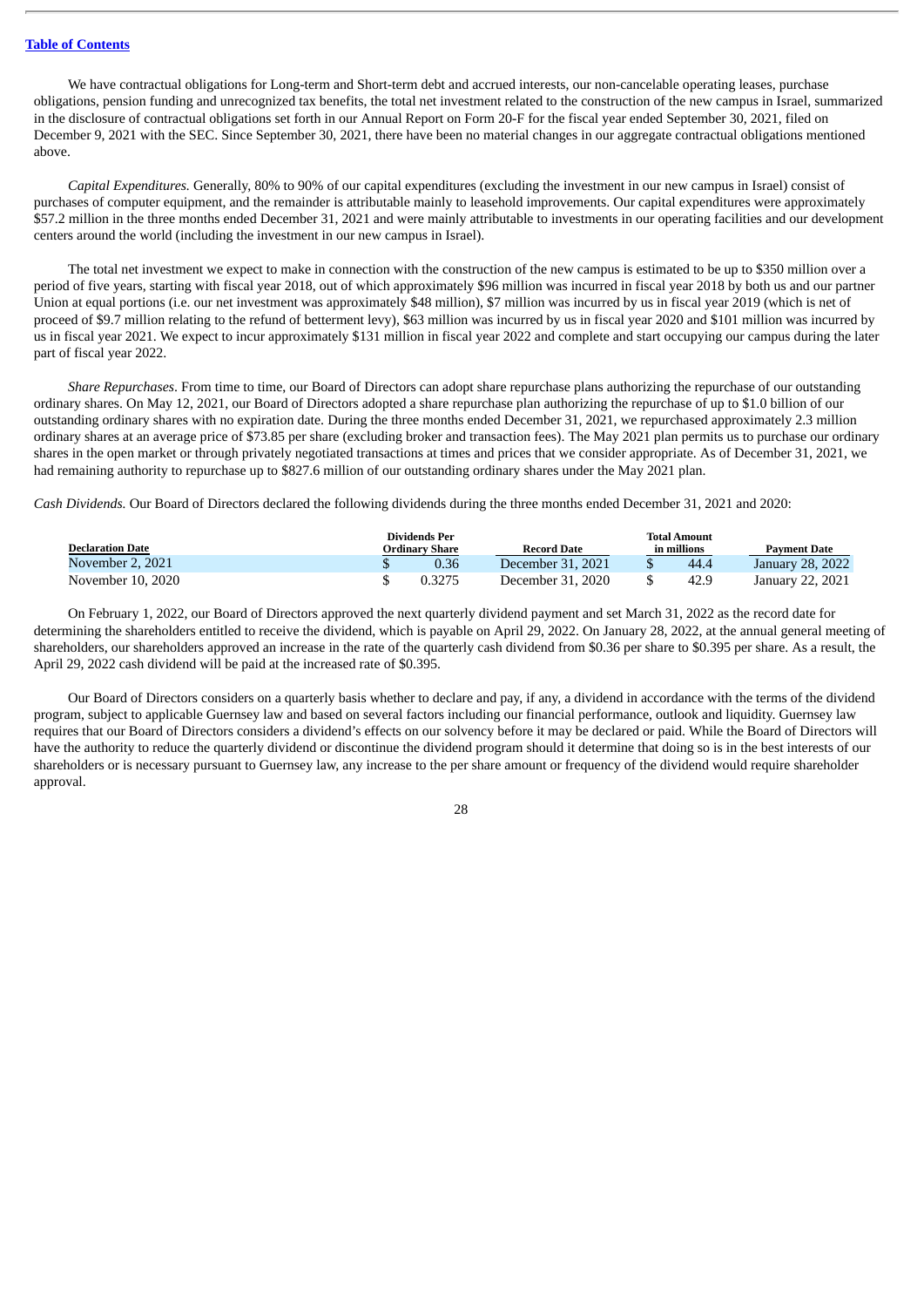#### *Currency Fluctuations*

We manage our foreign subsidiaries as integral direct components of our operations. The operations of our foreign subsidiaries provide the same type of services with the same type of expenditure throughout the Amdocs group. The U.S. dollar is our functional currency according to the salient economic factors as indicated in the authoritative guidance for foreign currency matters. We periodically assess the applicability of the U.S. dollar as our functional currency by reviewing the salient indicators.

During the three months ended December 31, 2021 and 2020, approximately 70% to 80% of our revenue and approximately 50% to 60% of our operating expenses were in U.S. dollars or linked to the U.S. dollar. If more customers seek contracts in currencies other than the U.S. dollar and as our operational activities outside of the United States may increase, the percentage of our revenue and operating expenses in U.S. dollar or linked to the U.S. dollar may decrease over time, which may increase our exposure to fluctuations in currency exchange rates. In managing our foreign exchange risk, we enter from time to time into various foreign exchange hedging contracts. We do not hedge all of our exposure in currencies other than the U.S. dollar, but rather our policy is to hedge significant net exposures in the major foreign currencies in which we operate, when cost-effective.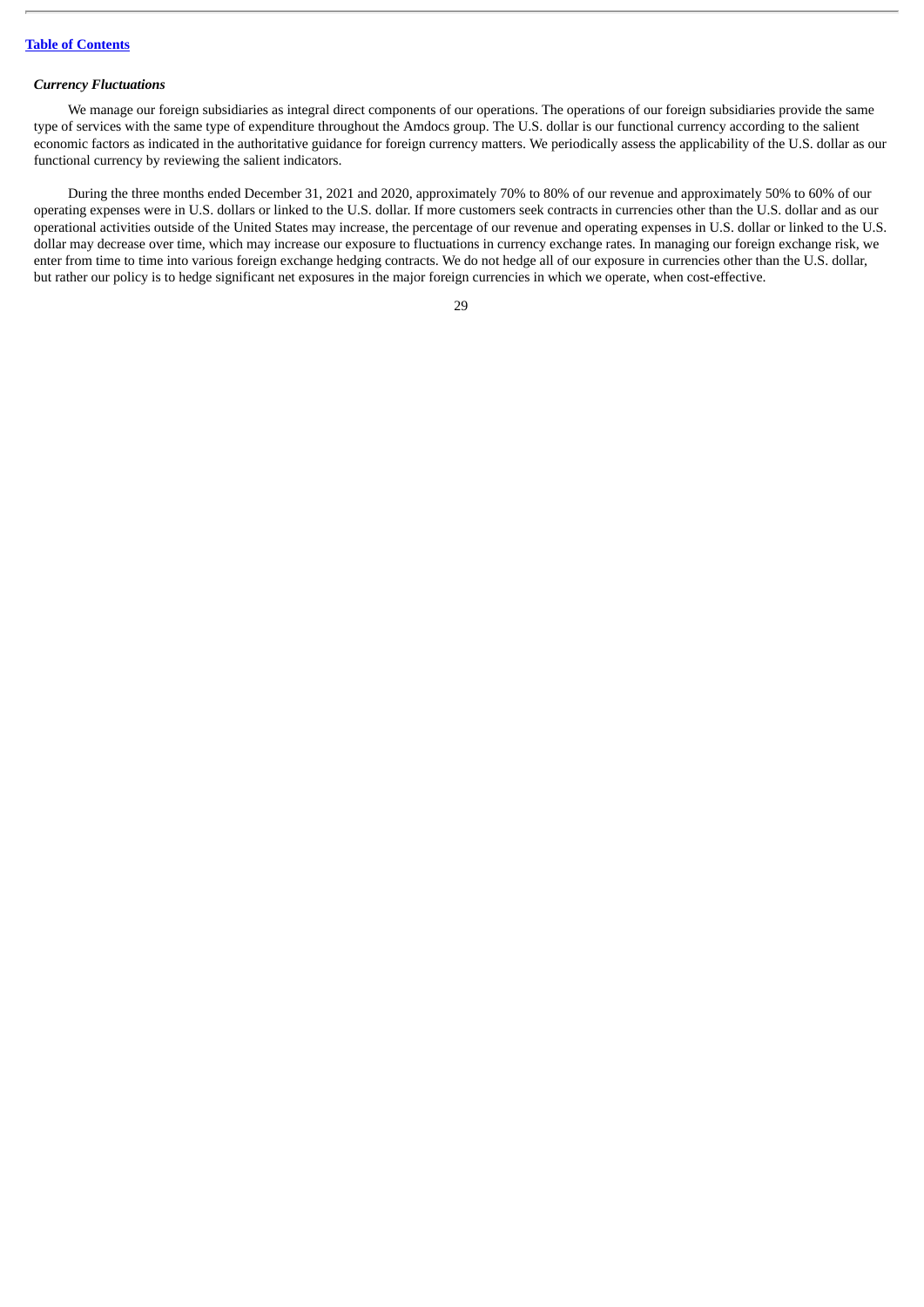# **Table of [Contents](#page-1-0)**

# <span id="page-29-0"></span>**PART II OTHER INFORMATION**

# <span id="page-29-1"></span>**Item 1. Changes in Securities, Use of Proceeds and Issuer Purchases of Equity Securities.**

# *Ordinary Shares*

The following table provides information about purchases by us and our affiliated purchasers during the three months ended December 31, 2021 of equity securities that are registered by us pursuant to Section 12 of the Exchange Act:

| Period            | <b>Total Number of</b><br><b>Shares</b><br>Purchased | <b>Average Price</b><br>Paid per Share (1) | <b>Total Number of</b><br><b>Shares</b><br><b>Purchased as Part</b><br>of Publicly<br><b>Announced Plans</b><br>or Programs |   | <b>Maximum Number</b><br>(or Approximate)<br>Dollar Value)<br>of Shares that May<br>Yet Be Purchased<br>Under the Plans<br>or Programs(2) |
|-------------------|------------------------------------------------------|--------------------------------------------|-----------------------------------------------------------------------------------------------------------------------------|---|-------------------------------------------------------------------------------------------------------------------------------------------|
| 10/01/20-10/31/21 | 253,895                                              | \$<br>78.76                                | 253,895                                                                                                                     | S | 978,487,277                                                                                                                               |
| 11/01/20-11/30/21 | 696.974                                              | \$<br>74.39                                | 696.974                                                                                                                     |   | 926,641,991                                                                                                                               |
| 12/01/20-12/31/21 | 1,362,930                                            | \$<br>72.66                                | 1,362,930                                                                                                                   |   | 827,614,145                                                                                                                               |
| Total             | 2,313,799                                            | 73.85                                      | 2,313,799                                                                                                                   |   | 827,614,145                                                                                                                               |

(1) Excludes broker and transaction fees.

(2) On May 12, 2021, our Board of Directors adopted a share repurchase plan for the repurchase of up to \$1.0 billion of our outstanding ordinary shares. The authorizations have no expiration date and permit us to purchase our ordinary shares in open market or privately negotiated transactions at times and prices we consider appropriate.

# <span id="page-29-2"></span>**Item 2. Reports on Form 6-K**

The Company furnished or filed the following reports on Form 6-K during the three months ended December 31, 2021:

(1) Form 6-K dated November 3, 2021

(2) Form 6-K dated November 5, 2021

(3) Form 6-K dated December 22, 2021